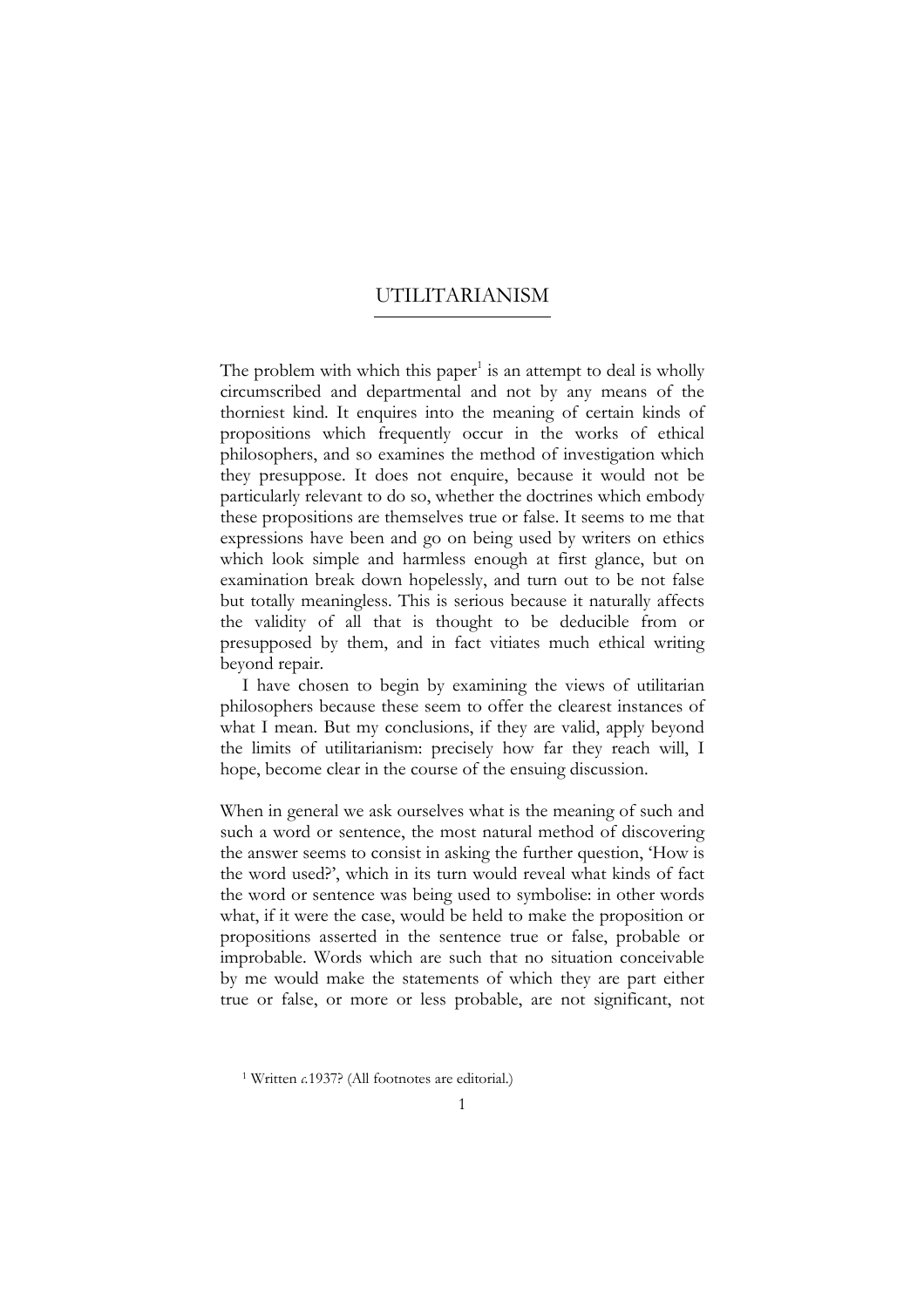properly speaking words at all, not elements of what I can call my language.

This account of meaning has sometimes been called the principle of verification; but I should prefer not to call it that, for reasons which I hope, presently, to make clear. Thus, when I ask what is the meaning of such words as 'green' or 'pillar box', it is clear that the sort of situation which is relevant to sentences embodying these words is a situation in which something is being, or could be or could have been, perceived with the senses. To say this is not, of course, either to assert, or to say anything which entails the assertion, that any one phenomenalist analysis of such propositions is correct: even if all forms of phenomenalism are false, it is still true that perceptual situations, even if not they alone, are  ${s<sub>1</sub>$  are  ${strictly}<sup>2</sup>$  relevant to sentences embodying words like 'green' and 'pillar box', that it is certainly they, whether or not is they alone, that render the propositions which are the logical constructions out of such sentences true, or false, or probable.

Now when I come to ask a similar question about the meaning of so-called ethical words, or propositions containing ethical terms, the sort of situation which I find that I regard as relevant is one which consists of my awareness of something by introspection. Again, it does not *follow* either that ethical predicates cannot be used of anything save introspective data, or complexes at least one element of which is an introspective datum, or that some naturalistic analysis of ethics is necessarily the correct one; but it does follow that if ethical propositions purport to state anything or all – and this too has lately been seriously questioned – then introspective facts are at any rate among the facts to which ethical terms apply. Again, of all types of propositions those which on the whole have been least suspect, or, perhaps one ought rather to say, the propositions which have been regarded as clearest in meaning by common sense, are those which could be tested by direct appeal either to the senses or to introspection. This, in view of what we have said, is not very startling; consequently those theories of ethics which analyse ethical predicates as symbols denoting introspective data are prima facie easier to understand, even if they are not always more plausible than those which do not.

<span id="page-1-0"></span> $2 \}$  = best omitted?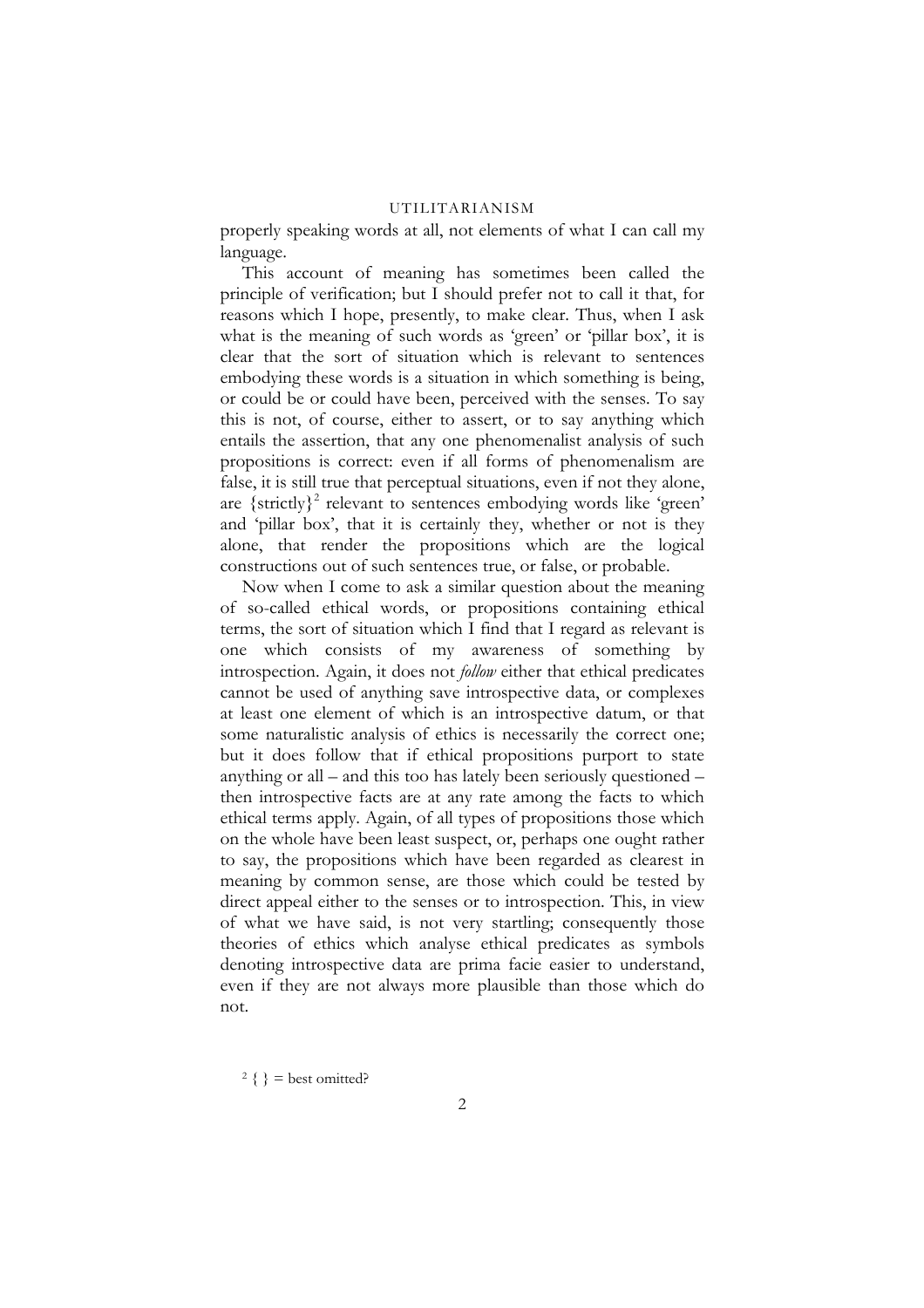One of the ethical theories of this class which has long been regarded as at any rate one of the simplest and most intelligible views held by philosophers is the theory known as the utilitarian. According to at any rate most versions of it, it is the case that that and that alone is good as a means which contributes to the pleasure or the happiness of somebody; and that and that alone is good as an end which consists in or has as a characteristic of it {the} pleasure or happiness as a state of somebody's consciousness. I use 'pleasure' and 'happiness' deliberately as interchangeable terms since I take them both to denote characteristics of introspectible states of consciousness, or complexes of such states; and whether or not pleasure and happiness are different one from the other, it is the common character of the two words as denoting one or more than one verifiable characteristic of states of mind that makes them relevant to my argument.

If the notion of the good either is or entails the notion of happiness, then it may be said plausibly that the ideal, the greatest good, may be or may entail the greatest happiness: it may be asked whose greatest happiness? Bentham and James Mill, usually regarded as at any rate the most consistent holders of the theory, replied 'the greatest happiness of the greatest number of individuals'. What does this expression [*illegible*] [3](#page-2-0) mean? It is the main purpose of this paper to answer the question.

Here certain questions naturally arise which must be dismissed since their solution, however important, is irrelevant to this enquiry. The first of these is whether 'Good  $=$  pleasure' is a definition or a synthetic proposition of some kind: whichever it is, the expression 'the greatest happiness of the greatest number' must have some analysable meaning, whether or not the proposition that it and it only is the good is itself analytic. The second question, which, while it may seem so, is really no more relevant than the first, is this: is the good something which consists in, or at any rate is entailed by, only my own greatest happiness, such that the happiness of others, if it enters into consideration at all, enters it only as a possible means to promote my happiness, or is it<sup>4</sup> a end in itself? The first is occasionally advanced by several forms of egoistic hedonism, the second is the differentia which

<span id="page-2-0"></span> $3$  'or p[ ]ing of it?

<span id="page-2-1"></span><sup>4</sup> sc. the happiness of others?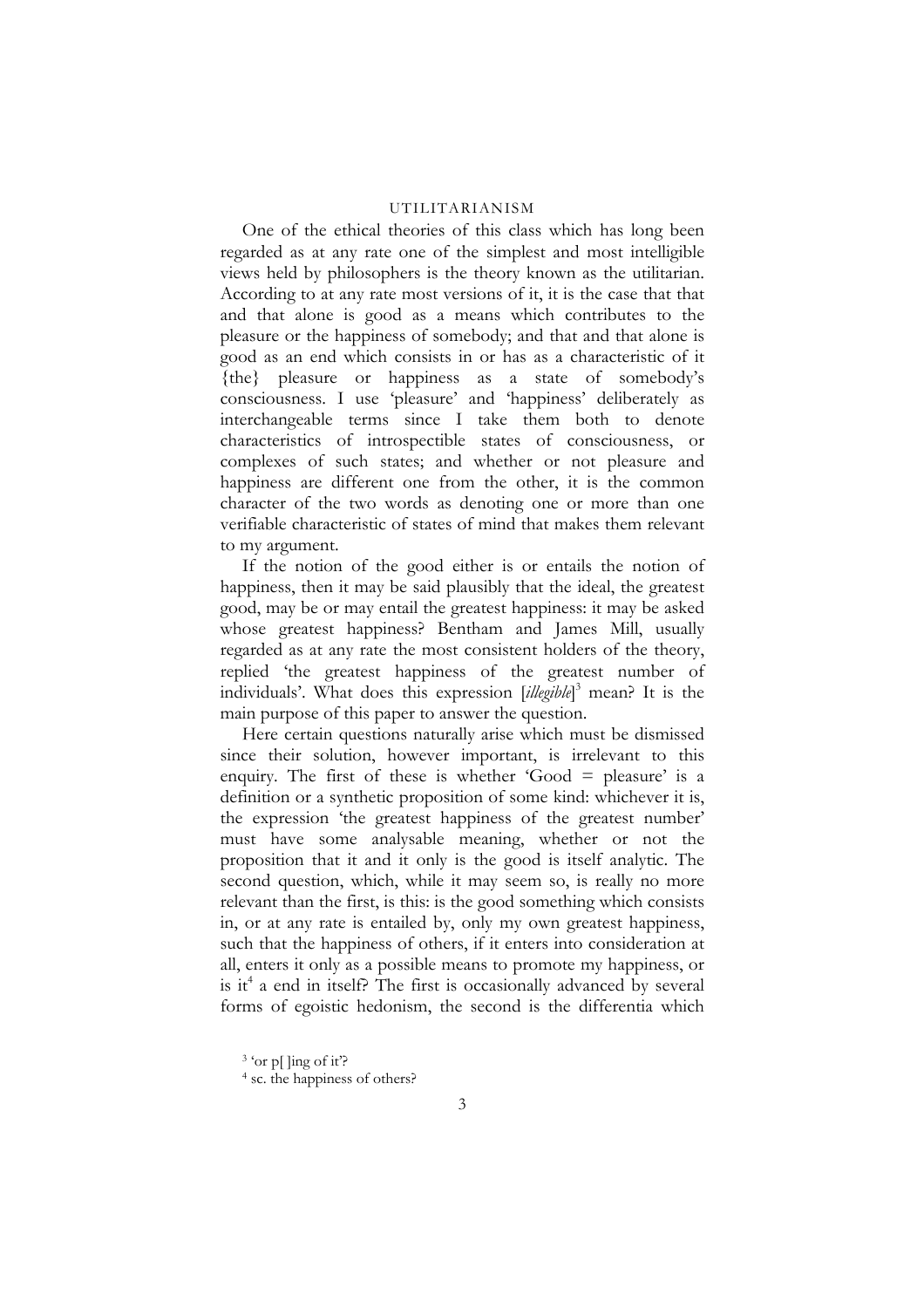defines the so-called doctrine of universalistic hedonism. We are not concerned with the answer to this, for utilitarians at any rate, perfectly genuine question: for whatever be the answer to it, whether the greatest happiness formula describes the end or the means to the end, the formula itself must mean something, or at any rate parts of it must. Otherwise utilitarianism ceases to be true or false, and becomes unintelligible. Which seems prima facie unplausible. Indeed it is sometimes taken for granted that Benthamite utilitarianism is, however false in fact, formally irrefutable. Our next task, then, is to ask the question: What if anything is meant by the expression 'the greatest happiness of the greatest number', and does it denote the kind of fact which can have goodness or any other characteristic significantly ascribed to it?

It is not my purpose, however, to attempt to inject life into a dead horse in order to flog it once more before you. That the expression in question is extremely confused if not actually *meaningless* as it stands has been proved many times over, and there is therefore no necessity to do so once more *in extenso*: in order, however, to proceed to my next point I must make the briefest possible statement about it. The proposition that the good consists in, or that it is my duty to promote, the greatest happiness of the greatest number entails that, given at least a certain finite quantity of goods, that is, means of happiness, to distribute between at least some finite number of persons, there is at least one possible way of distributing these which is such that as a result of it the greatest possible *aggregate* of happiness will *necessarily* coincide with the happiness of the greatest possible number of persons: or, to put it differently, that there must be some one method of action open to me such that it will necessarily be the case *both* that a greater aggregate happiness will result from it than from any conceivable alternative action, *and* that a greater number of persons will be made happier than they were before by it than by any alternative action. But the only reason for supposing that the two cases will coincide is that one somehow involves the other, because the sum total of additional happiness whose parts are the increments of happiness of each individual is necessarily greater the larger the number of individuals affected. Leaving aside what is meant by sum total, it is obvious that if the sum total  $=$  sum of increments, it may depend on the size of each increment as much as on the number of increments: so that by practising strict egalitarianism I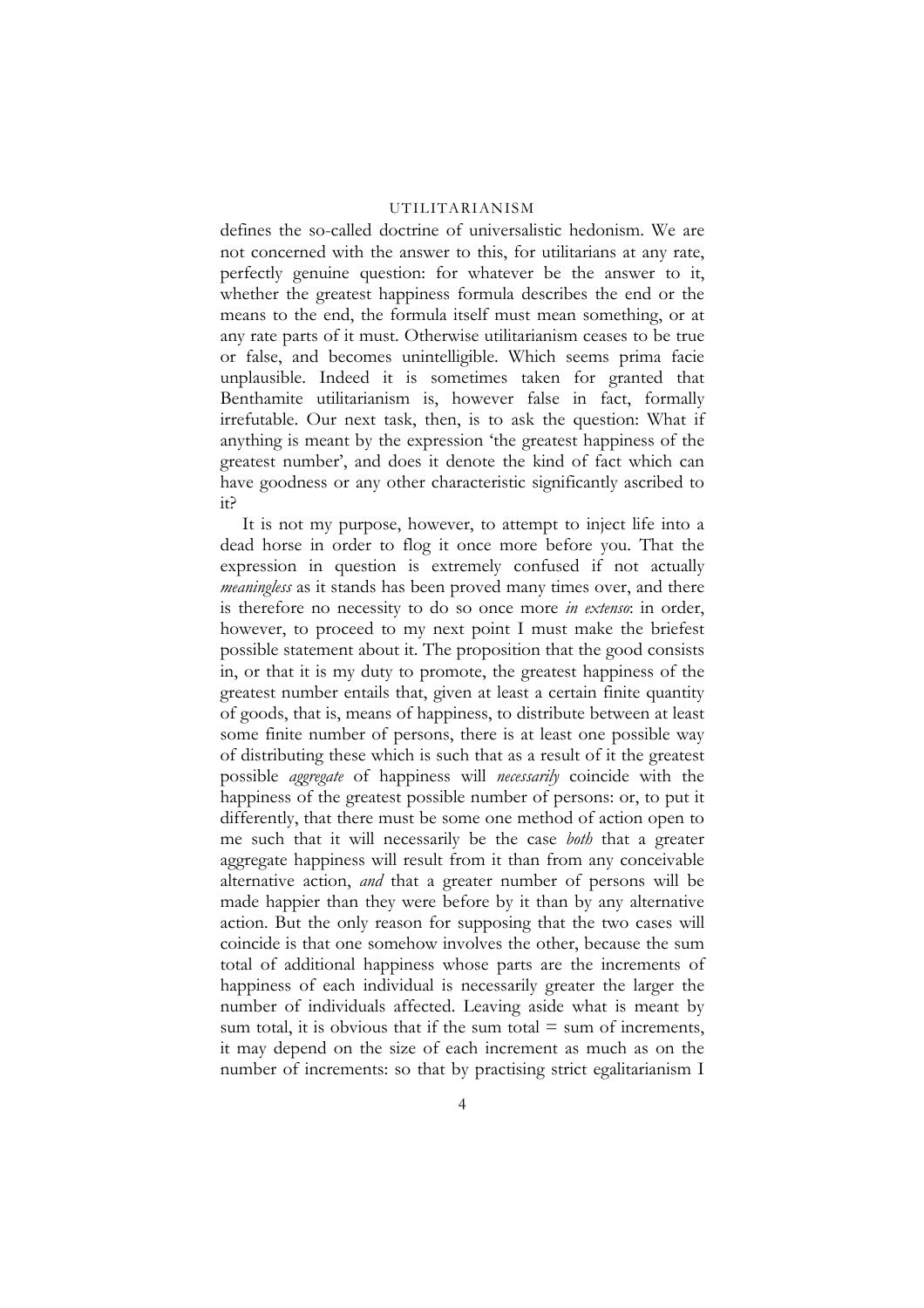may bring about a sum total far lower than that which would be produced by aiming at inequality, that is by satisfying the desires of those who happen to possess the biggest appetites; their individual increments added together might very well (if such addition is conceivable at all) amount to a far higher total than would be produced by spreading the benefits I have to lavish more thinly, or, as some would say, more fairly. This amounts to saying that the coincidence of the case where there is the greatest sum total of happiness with the case where the greatest number of persons is made happier, if it even happened, would be purely fortuitous, and in any case cannot a priori be regarded as necessarily possible, and that therefore the very meaning of the greatest happiness of the greatest number principle as so interpreted turns out to rest on the false presupposition that the quantity of happiness is necessarily connected with the number of persons affected; that is, that there is some function which correlates the values of these two variables – that is, the variables vary concomitantly. Since this is seen to be not necessarily the case, the principle as so interpreted turns out to be in effect unintelligible.

Faced with this glaring difficulty, a utilitarian would have to modify his position and decide to describe it in terms of one variable only: either that of greatest happiness or that of greatest number of benefited individuals. The two versions would then run somewhat as follows:

(1) It might be said that the principle now is that that and only that is right or good or obligatory etc. which makes a greater number of individuals at all happier than any other, whatever the degrees of each individual increment. This, if happiness and unhappiness are suitably defined, seems logically self-consistent, and not demonstrably false, but is highly implausible, especially unless a certain assumption is made: for it would follow that in an imaginary case we were being recommended to do, or the good was defined as, whatever made a body of 1,000 persons even faintly happier, rather than turn our available resources to greatly increasing the happiness of another body of 900, who would otherwise, to make the case sufficiently paradoxical, continue in a state of acute agony. The assumption which makes this recommendation seem possibly a shade less wildly unplausible is that it is likely to be the case that the increments of the 1,000, however small, would in most cases add up to a bigger total than the increments of the 900, however large: this is certainly what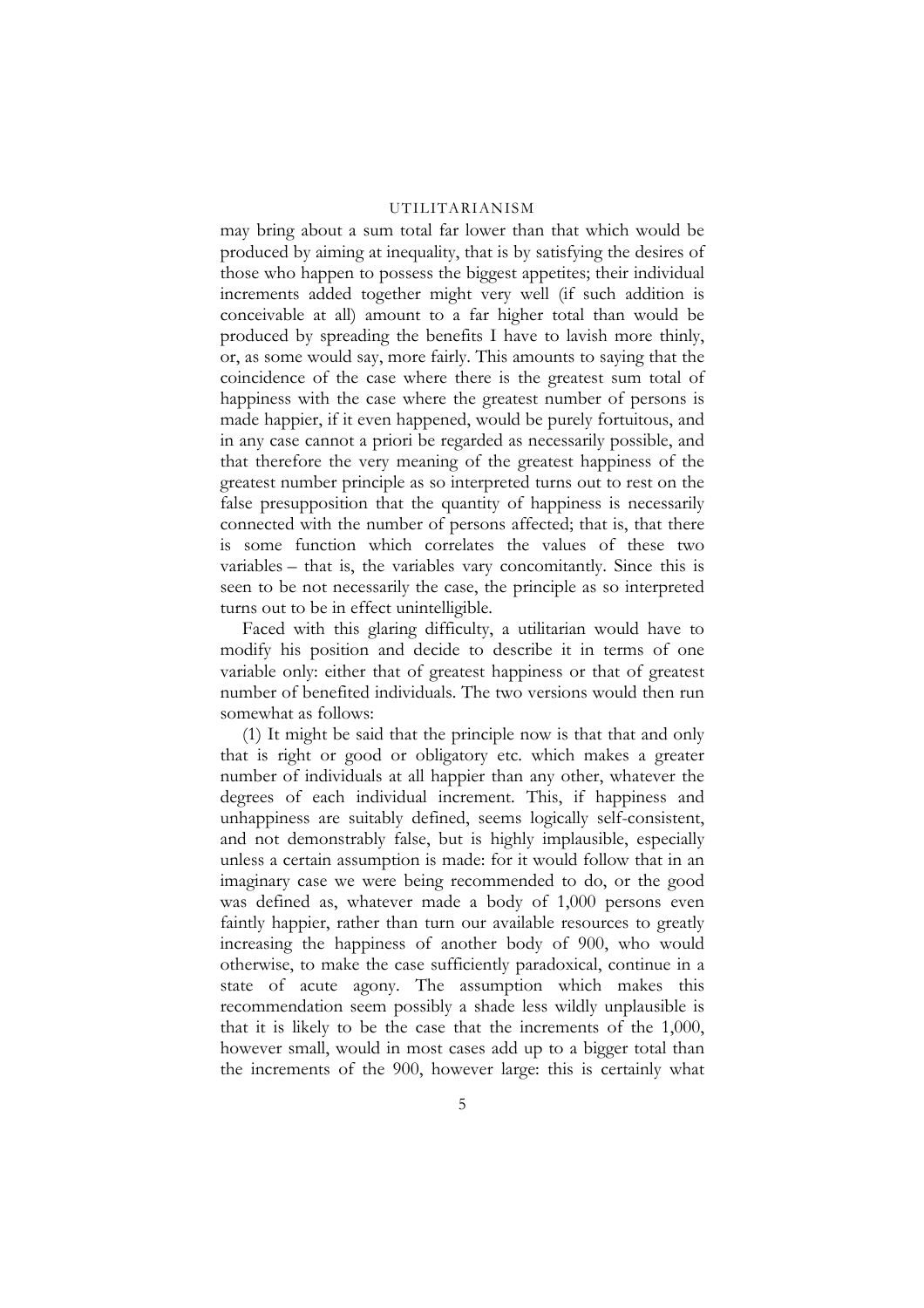Bentham seems to have had in mind when he formulated his position. I have just tried to show that this rests on an obvious mistake: and I do not think that saying it makes the position even seem more plausible. But even if it does do so, the point is that it brings us to the other alternative account, (2), which abandons consideration of the number of persons except in so far as it is relevant for measuring the sum total of happiness produced. This we must now consider.

(2) According to this view the greatest happiness of the greatest number principle asserts only that where mutually exclusive possible courses tend to produce different amounts of total happiness, that course should be adopted which is likely to produce the greatest amount. If there should be only one course open which was likely to secure that, then that course should be adopted, no matter how many or how few were made happier by it. But supposing there is more than one course likely to lead to the same highest total, then three choices are theoretically possible:

(*a*) of that course which leads to the highest average happiness, that is, when the amount of happiness divided by the number of beneficiaries produces the largest numerical sum, and if several courses do this, then it is a matter of indifference which is chosen.

Or (*b*) of any of the alternatives indifferently: all that matters is that the larger total is produced, never mind by which of the methods that do so equally.

Or (*c*) of that course which makes the largest number of persons at all happier than they were before, that is, where the denominator  $(?)^5$  is the largest compatible with each individual experiencing *some* increase of happiness.

(*a*) is highly inegalitarian, sacrifices the majority to the minority, and is rejected by Bentham; (*c*) is in fact what Bentham seems to have advised. We *should aim at* producing that distribution of the largest sum total which benefits more persons than any alternative course: and the expression 'should aim at' cannot, even if goodness can, be analysed into 'do aim at in fact if we are guided by utilitarian considerations', since that would be circular, but is strictly normative, that is, to be done because to make others happy, or to secure the greater total aggregate of happiness, is right, or good, or approved by us, or an end worth having for its own sake. This is a far more plausible position, and has been and is

<span id="page-5-0"></span>5 IB's query.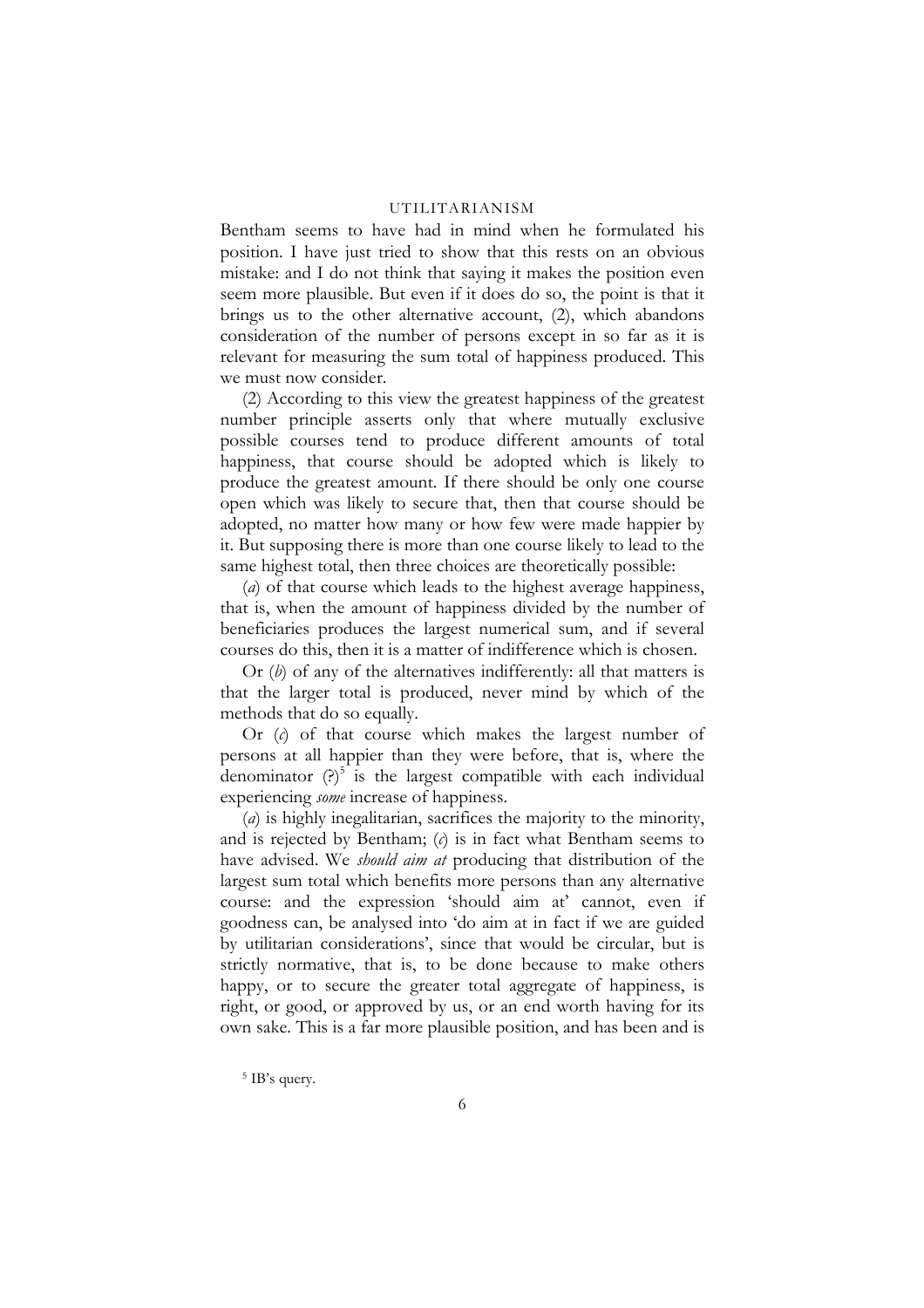held by writers other than utilitarians, save that for pleasure or happiness they substitute other verifiable and quasi-verifiable states of mind such as virtue, or knowledge, or any other state or complex of states of human minds or situations involving these states as irreducible components. It is this apparently more reputable view that it is the purpose of this paper to undermine, since it seems to me that less obviously, but not less truly, it may be said to rest on a confusion which must, as soon as it is pointed out, be seen to be fatal to the whole position.

II

To restate the view which is being assailed, it holds that it is (*a*) possible (*b*) good, or right, or an end in itself, or the only ultimate end of moral action, or (some say) the only possible end of any human action, to act in a manner which is likely to bring about a larger total quantity of happiness, or of virtue, or of anything which is such that at least one of its constituents is a state of consciousness such that to it words like 'greater' and 'less' can significantly be applied; and, further, that where alternative courses are likely to result in the same sum total of this quality, if it be one, it is right to choose that alternative which results in its distribution among a number of individuals larger than would be affected by any of the other alternatives.

I do not for the moment ask whether it is good to promote such a state of affairs: let us see whether it is even possible; what the proposition which asserts the possibility implies. And by 'possible' I mean logically possible or thinkable: that is, is the state of affairs which the utilitarian programme purports to describe conceivable in any sense of the words?

These philosophers speak of the greater or lesser happiness of a number of individuals. Several questions seem to pose themselves as demanding an answer before we can proceed further: (*a*) What, if anything, do I mean when I say that someone else is now happy? (*b*) What do I mean when I speak of my own or someone else's happiness as being now greater, now less? (*c*) What do I mean when I speak of his happiness as a greater or less than my own? And finally  $(d)$ : If I can say that X is happier than Y, can I in the same sense say that X is happier than  $Y + Z$ ? And indeed can I say this at all, and if I can, what do I mean? To the answers to these questions the rest of this paper will be devoted.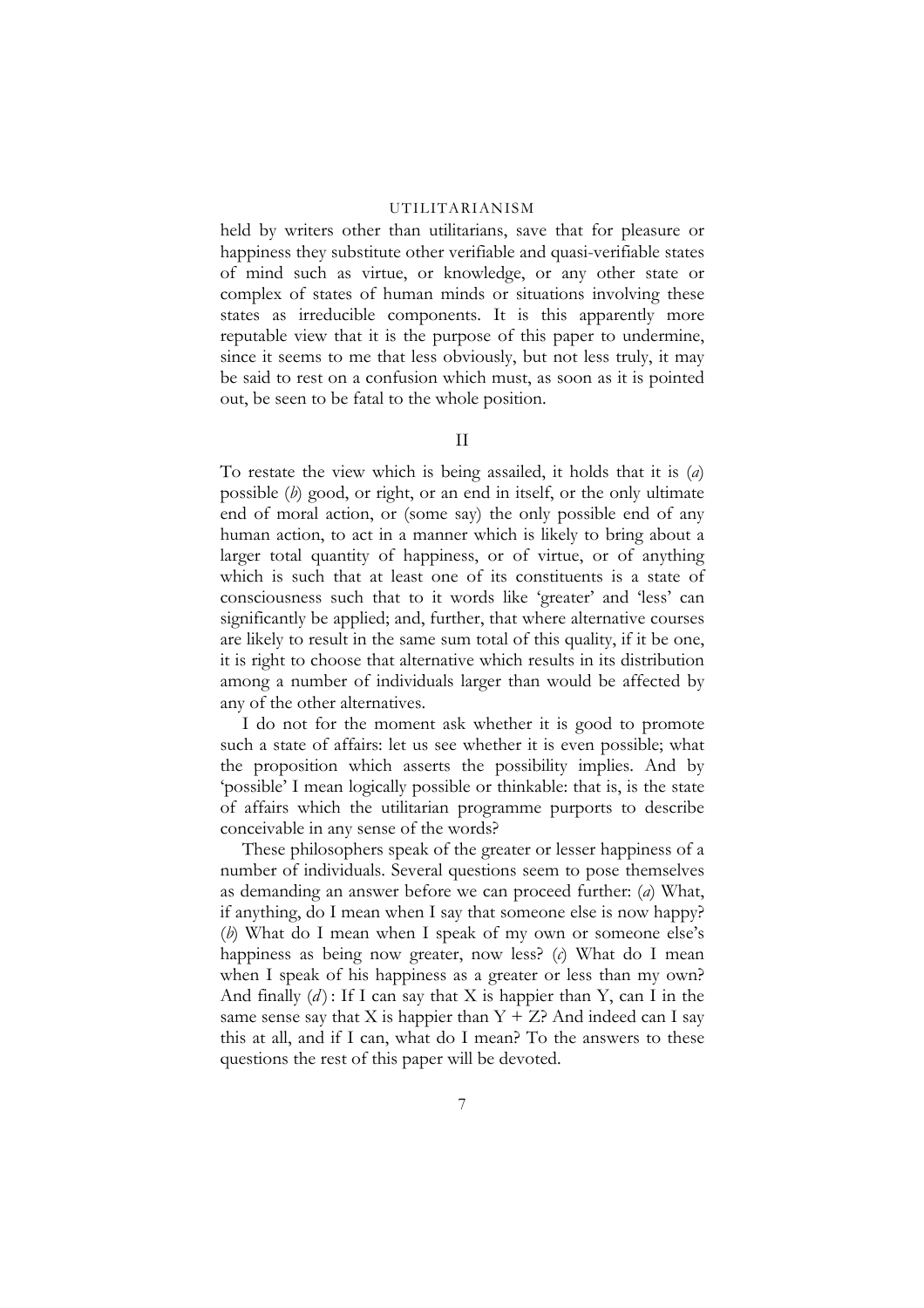(*a*) When I say that I was happy or experienced pleasure at a certain given date, I think that what I mean is either that I was acquainted by introspection with a characteristic of my then experience which I call pleasantness, or, if I was not, then in principle I could have been if I had taken the trouble to ask myself whether I was, that is, to introspect. I may mean more, but not less, than this: that is, if this is not part of what I mean, then I mean nothing; this is the only fundamental way in which I use the word 'pleasure'; the other uses are derived from it. If I attempt to convey the fact that I was happy to you, and you are unfamiliar with my language, and beg me to explain how I use the word, I cannot quite do what I should do if we were discussing some characteristic of material objects, that is, take you to see it or hear it and then point, since my introspective data are, as we say, private to me, and are not, as events at any rate, in any sense common to us both, parts of our public world. But as I assume, in supposing you to be a human being at all, that you are sufficiently like me to make it probable that you too can introspect, and sometimes do introspect, and that pleasantness may be a characteristic of your introspective data, I attempt to describe the material public situation which is such that I suppose that, if you are what I take you to be, you would, if you were in it, feel pleasure, and then beg you to reflect on what you would introspect, hoping by some such means to convey to you the meaning of my word 'pleasure'. But of course I can never be sure that you even begin to understand me, not because I have not made myself sufficiently clear, but because I cannot *know* that you do introspect, since I cannot verify the proposition 'You introspect' where 'you' is taken to stand only for that, though all of that, which I can verify by direct acquaintance, that is, the data – remembered, present to the senses, and anticipated – which constitute what I call your bodily appearance and certain correlated verifiable effects outside your body, which is all that I am acquainted with in the same sense as I am acquainted with my own body, or *my* introspective data. But although I do not know that you introspect, I can understand what is meant by the proposition 'Smith introspects', and even regard it as probable, without being able, even in principle, to verify it by acquaintance. The fact that I do understand this proposition seems to me indubitable: and yet I know that I do not mean by it either, as has recently been alleged, (*a*) sense data are occurring, or will occur, or could occur in my sense field at a certain distance from the sense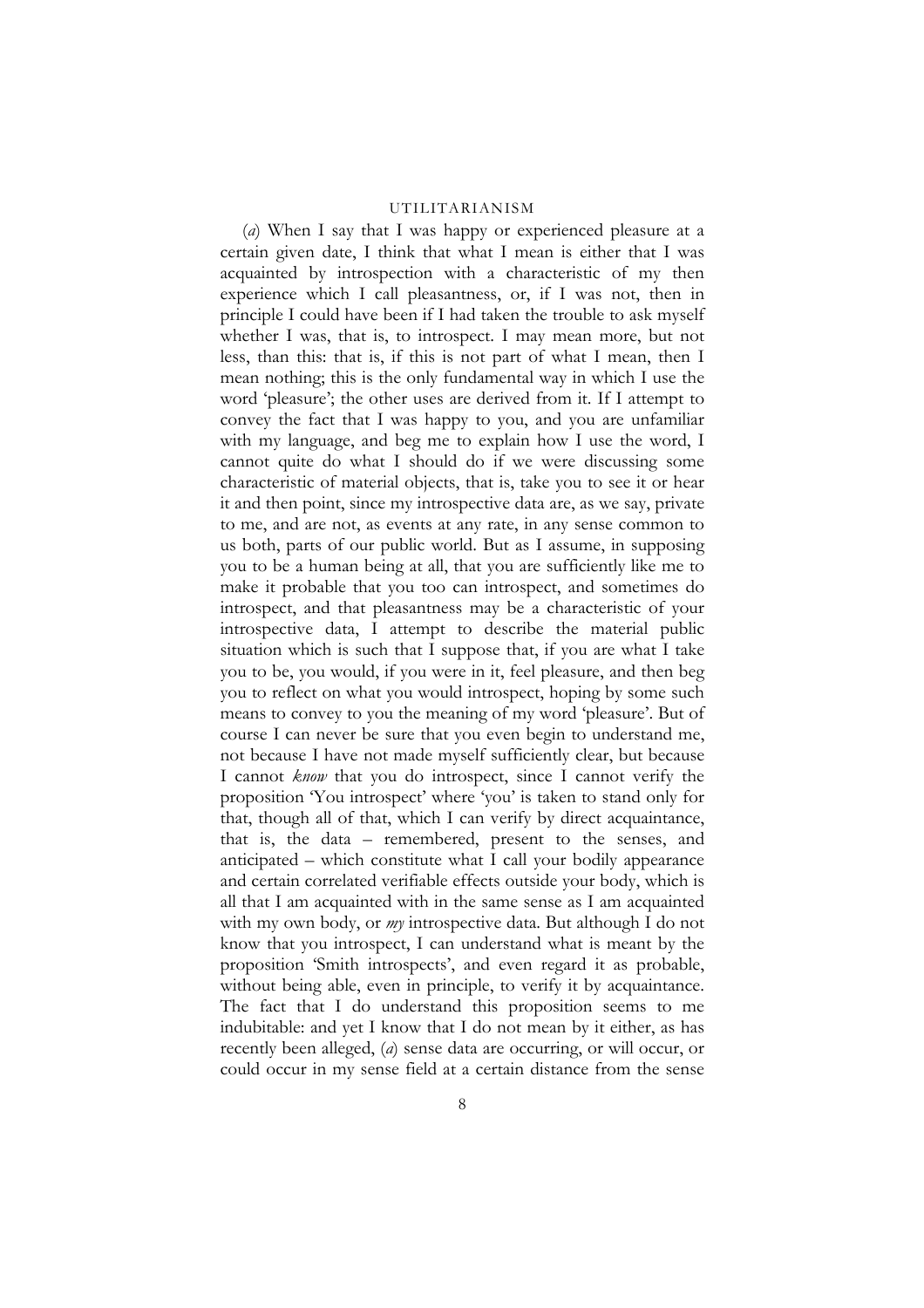data caused by my body which will be followed by certain other sense data, all closely resembling the sense data which I should expect to see if I looked into a mirror, or expect to hear as proceeding from my own body when *I* am in a certain state, verifiable by introspection. For this would entail that the analysis of the proposition 'I am pleased', which includes references to introspective data, is different from the analysis of the proposition 'He is pleased', which cannot do so, so that the state of affairs described by the first is, as it were, categorically different from that described by the second. But if so, then I do not recognise the second description as a proper description of what I mean. Nor do I mean (*b*), which has been offered as a rival account: namely that I do indeed mean to affirm that the *same kind* of case is the case by the two propositions, but that, even when I say 'I am pleased', I can never significantly assert more than that I hear sounds, see sights, observe the pointers of measuring instruments, and so forth. So that the difference between 'I am pleased' and 'He is pleased' is the difference between two different sets of images, pointer readings and so on, that is, is the same difference in kind as the one between what is described by the phrase 'my state now' and the phrase 'my state a minute before'. Which comes to saying that neither you nor I can ever be *said* to introspect: for the word describes nothing not analysable into sense data.

If the first of these accounts is unacceptable because it denies the parallelism of the two cases by offering a behaviourist analysis of propositions about other selves, but a partially introspective analysis of propositions about my own states, the second is even more so: it realises that I do intend to assert the parallelism, that whatever the case of scientific propositions, the *common-sense* proposition 'Smith is pleased' *cannot* under any circumstances be translated or analysed into a set of behaviourist protocols without definitely altering the sense of the original proposition; it accepts the fact that common sense will not, if it knows what it means, be prepared to substitute the analysis for the analysandum, however many times it is assumed that analysis, being at a different level, cannot by its very nature alter the nature of the common-sense propositions which it analyses – and that because the question 'How can I be acquainted with *your* introspective data?' is asked and must be answered at a common-sense level or not at all. And therefore it resorts to the desperate remedy of reducing my proposition about myself to the level of those propositions about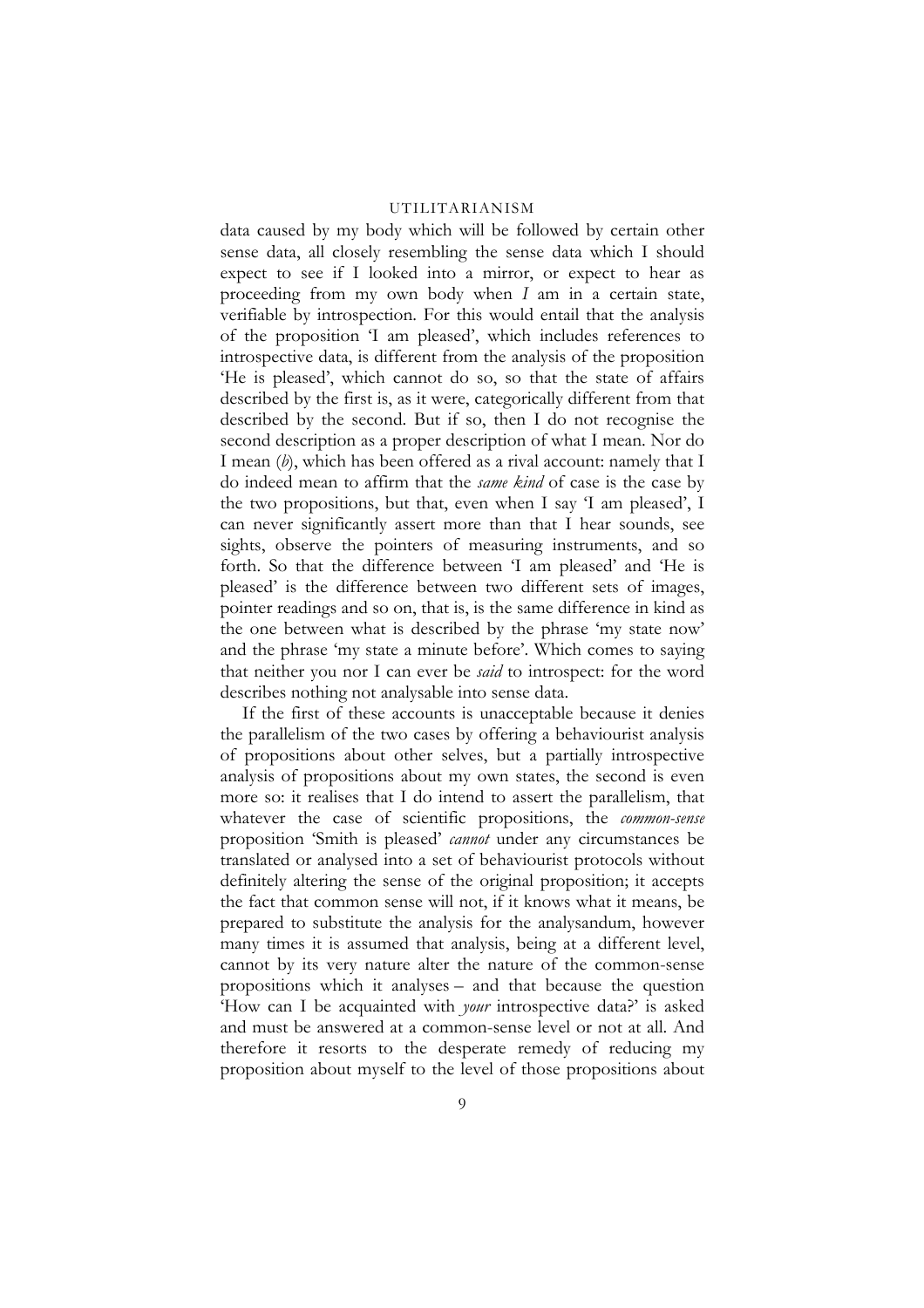others which I am sure I can verify: that is, of denying the existence of introspection-data, as some thoroughgoing behaviourists have done.

Against this one can resort only to the evidence of one's own experience, and refute the hypothesis by claiming direct acquaintance with the entities whose possibility it denies. This is my reason for earlier refusing to call the principle which I accepted for determining whether or not propositions were significant, the verification principle. I wish to hold that I can conceive of situations, that is, understand propositions asserting that there could be situations, which could not in principle be verified by me: it is in principle nonsensical to assert that X could verify Y's mind in the sense of being able to inspect Y's introspective data, that is, data numerically identical with Y's data and not merely highly similar data which might be obtained, say, by telepathy. Yet it is not nonsensical to say, and can be veridically asserted, that X's proposition about Y's introspectation is in fact true: that is, in order to understand a proposition I do not even appear to need to have any cognitive attitude to the means of verification, let alone know them, or mean them by the proposition.

I am not unaware of the consequences of the rejection of these two suggested analyses of propositions about the experience of other selves, namely that the phenomenalist analysis breaks down unless Berkeley's problems are shown to be merely muddles, and a satisfactory phenomenalist account of other selves is provided. Since this is not a paper on phenomenalism or on the nature of meaning, though I fear it may have seemed so too much already, we cannot here discuss these questions.

The consequence of all this so far as utilitarianism is concerned is, firstly, that the proposition 'Smith is pleased' is intelligible without entailing a behaviourist analysis; secondly, that this entails that whatever assertion can significantly be made by me about myself can *mutatis mutandis* equally significantly be made about others: the logical structure of the two sets of propositions is not radically different. And this brings me to my second and third questions: What do I mean when I assert that Smith is happier than I am? – which can be answered only if I know what I mean when I say that anybody is now happier (*a*) than himself at some other date, and (*b*) than someone else at some other or the same date.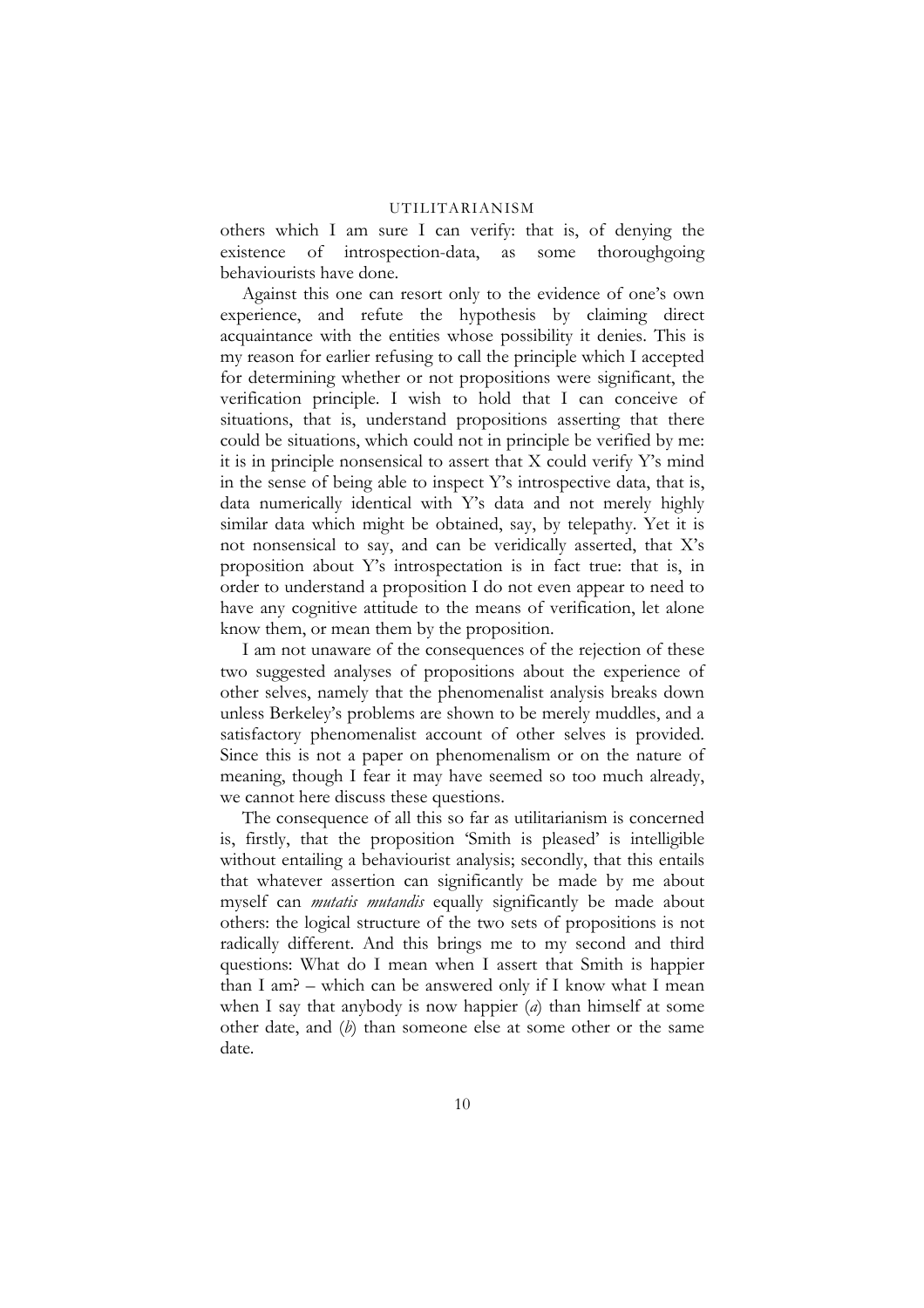# III

Now it seems true to say that all words which grammatically possess comparatives and superlatives are the kinds of words which symbolise relations which in some sense are relations of magnitude, and therefore, it is sometimes supposed, make definite measurement possible. This is certainly the case with so called extensive magnitudes, where relations of magnitude can be expressed in terms of any arbitrarily chosen equal units. To say that X is larger than Y, or higher, or broader, is to make some assertion about the number of units common to some property possessed by both X and Y, such that the residue by which X exceeds Y is itself expressible in terms of such units, and is itself a property which could belong to some third entity Z, so that 'X is greater than Y' would be more precisely stated as ' $X = Y + Z'$ . But it has always been recognised that such expressions as 'more than' or 'greater than' could also legitimately be used of relations different from those described above, different in at least one vital respect, namely that although the relations were still in some sense relations between entities of different magnitudes, yet the difference between the magnitudes was in no sense itself a magnitude; these relations hold between so-called intensive magnitudes, which are for this reason frequently compared with the relation which hold between qualities, where it is obvious that although qualities differ from each other in identifiable ways, the difference between two qualities is not itself a quality. The difference between a length of ten feet and one of eight is a length of two feet, but the difference between red and green is not a colour at all.

Now the difference of intensive magnitudes seem to occupy a curious intermediate position between these two great types of difference: whereas, as in the case of differences of quality, the difference between two intensive magnitudes is not itself an intensive magnitude – the difference between X, which is hot, and Y, which is hotter, is not a heat – yet it is a magnitude in that the entities possessing intensive magnitudes with respect to the same homogeneous qualities can be arranged in an objective graduated serial order, as qualities can not always be arranged.

This seems an obvious enough point, but those very philosophers who have made it best have usually not perceived its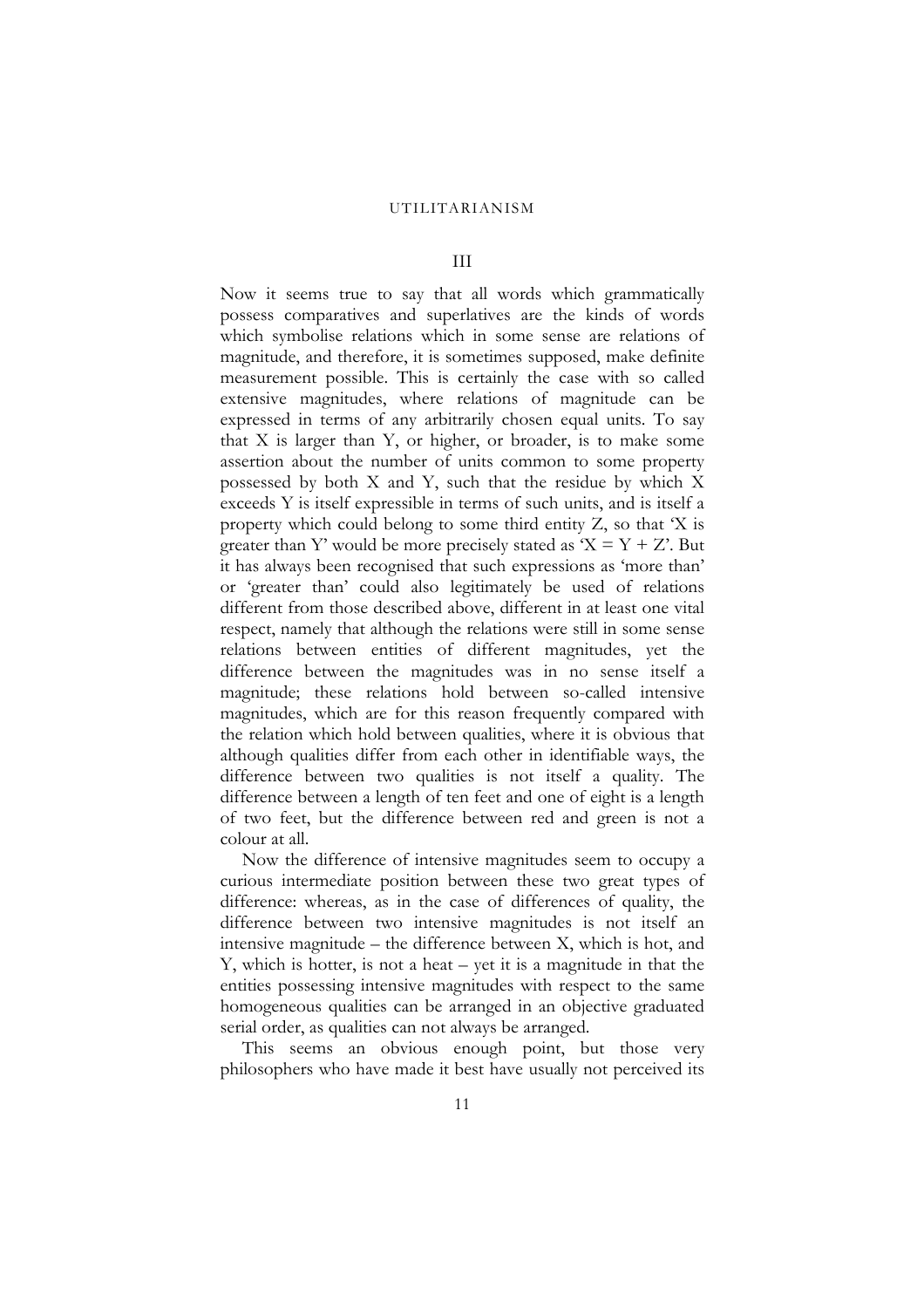equally obvious implications. If I say that X is hotter than Y and Y than Z, the hotness of X or Y or Z, by which I mean the *senseperceived tactile sensation*, cannot be stated as a multiple of anything: it is nonsense to ask of anything whether its heat is the heat which is the difference between two other unequally hot objects.  $X = Y +$ Z is obviously inapplicable here. What I can do, and what scientists in fact do, is to discover some reliably invariant correlation between these same data and something else – vibrations, dial readings, distances in the spectrum, anything which, being itself extensive, can be, in principle, measured precisely. Whether there be in reality any such primary qualities, in the seventeenth–eighteenth century sense of that term, or whether they are simply predictive formulae stating and prophesying correlations between sets of either sense-given qualities or of intensive magnitudes on the one hand, and of sense-given extensive magnitudes, that is, quantities proper, on the other, it is not our task to enquire. Whatever the answer, when we say of anything that it is an intensive quantity we mean to assert both that it has the relation of being greater or smaller, more or less, to something else, and that this is a transitive asymmetrical relation, but the relation, not of addable parts of wholes to each other, but of being arrangeable in some sort of serial order, correlatable with the number series, such that the general character of the serial order is itself directly given in experience.

It seems quite clear that pleasure, in so far as it qualifies states of mind, and is capable of having such relational predicates as 'more or less' significantly applied to it, is an instance of intensive magnitude. It seems clear that when I say of a given course that it is likely to give me more pleasure than another, or even only that I prefer to take it, I am therein asserting that I am acquainted with the fact, even if it be a fact only about expectation-data, that these data do in fact stand in a relation of being more or less somethingor-other – being more or less pleasant-seeming, or desired, or approved of – than certain other data of the same species. That I am acquainted with complexes whose elements are connected by such relations and that the propositions affirming the relations are therefore synthetic, even if they be a priori, seems to me indubitable. It is only thus that I am able to construct a calculus of preferences, even if this calculus be one of relation with the facts of the physical world, or likely to be abandoned by me at the first opportunity, and so useless for practical life. All I maintain is that I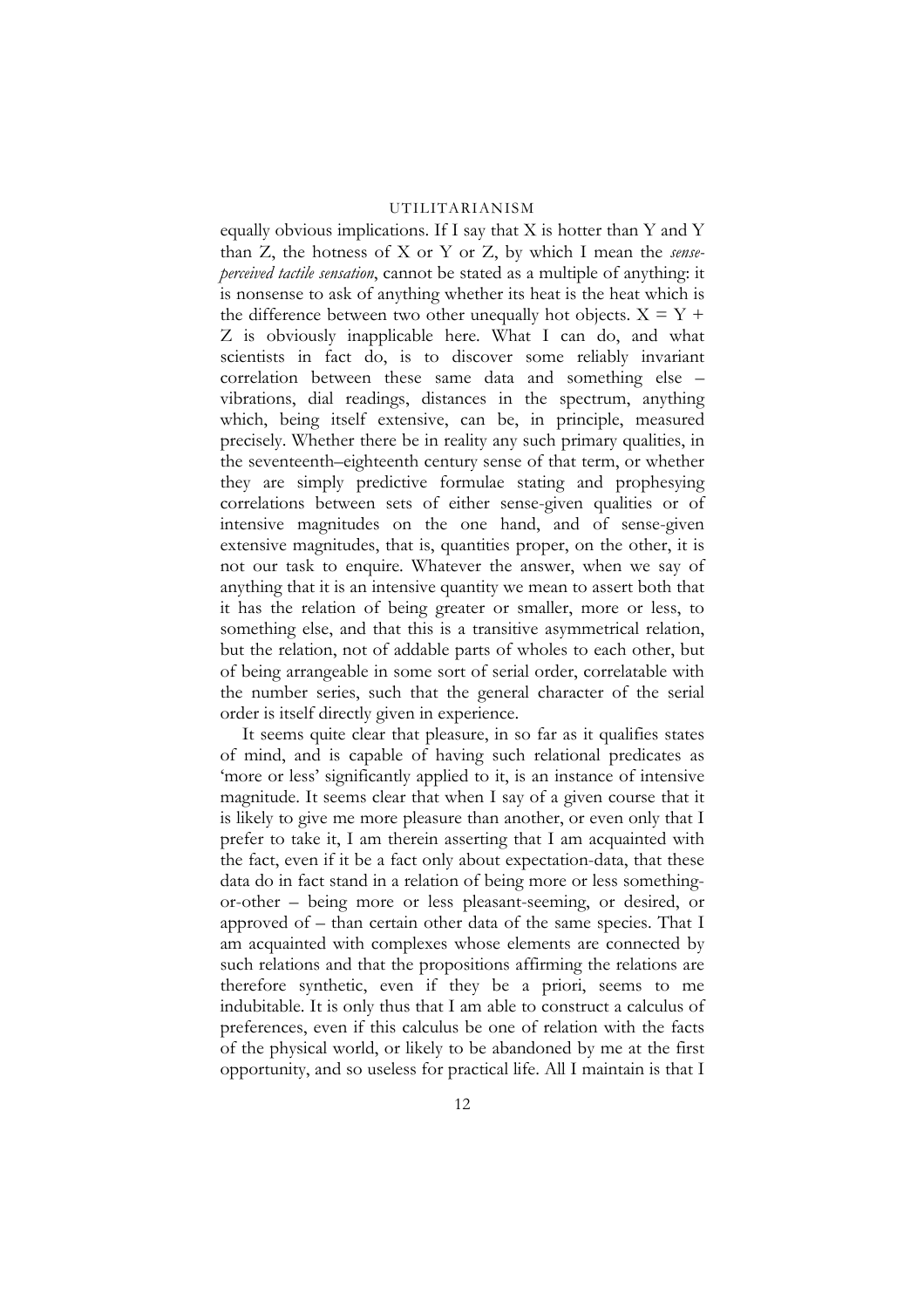can say 'I should like a glass of wine more than a glass of water' and translate this into 'I believe that a glass of wine will give me more pleasure than a glass of water' and not mean the unmeanable – that is, that the difference between the pleasure expected to arise from the wine and that from the water is itself a pleasure which I could derive from some third entity. So that even if somebody does say 'I prefer a glass of wine to a glass of water but I do not prefer one glass of wine to two glasses of water', he does *not* mean that the pleasure of the first glass of water and the pleasure of the second glass of water are together greater than or equal to the pleasure of one glass of wine; for this would lead to the nonsensical proposition, 'Difference of pleasure is a pleasure': what he means is that the pleasure believed to attach to drinking one glass of water and then after it another, treated as a single complex or pattern of events, comes higher in somebody's scale, however that is derived, than that which he expects from the events consisting in his drinking one glass of wine on one single occasion.

The fallacy of supposing that increments of pleasure can be analysed into so many unitary increments, *minima sensibilia* or the like, which the economist Edgeworth suggested as a measure, really arises from the ambiguity of words like 'greater', 'less' and particularly 'equal to', which are thought to apply to amounts or quantities whose parts are equal to one another (whatever that itself may mean), whereas in the case of intensive magnitudes 'greater' and 'less' refer to places, notches as it were, on the scale, which like all scales can be, for convenience, represented by a spatial image and therefore divided into parts, but which in itself is simply a scale or series properly expressible not by cardinal but by ordinal numbers.

If this is so, then it follows that: (1) I can say 'X now gives me more pleasure than Y did a moment ago', which is an empirical proposition that asserts a causal connection between the effects on my state of feeling of X and Y respectively<sup>6</sup> and an indication of the places occupied by the two states in the series in which they are arrangeable with respect to the property of pleasantness; and (2) I can say 'X gives me more pleasure than to Smith', or 'more pleasure to Smith than to Jones', and mean not that if we were all

<span id="page-12-0"></span><sup>6</sup> Should this not be 'a causal connection between X and Y respectively and my state of feeling'?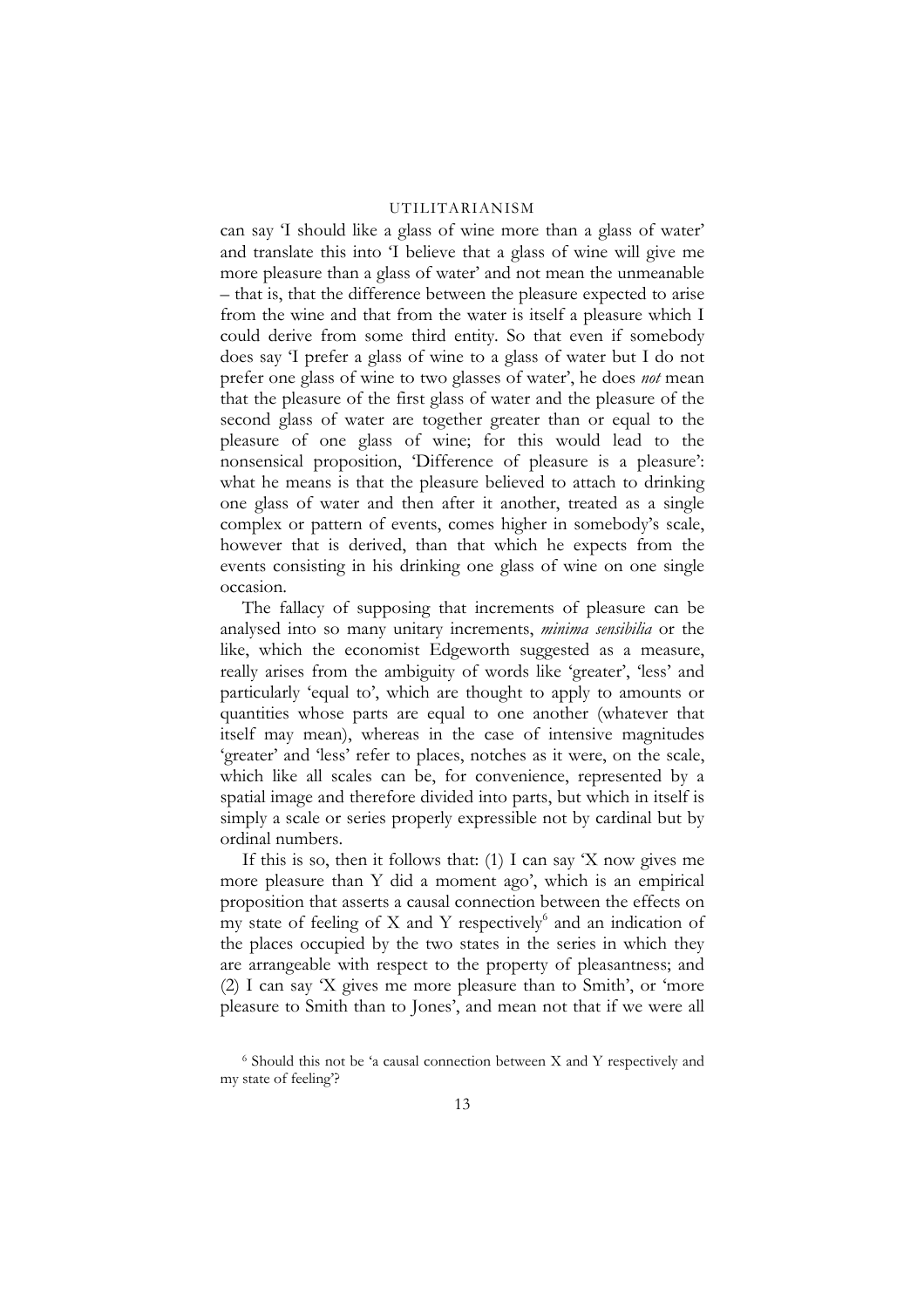presented with instances of X, a greater quantity of something would occur in me than in either Smith or Jones, but that, if it makes sense to say that we all feel pleasure in the same sense of the word 'pleasure', then the pleasantness of my state comes higher in my scale than his state in Smith's scale, or [Smith's state in Smith's scale higher than] Jones's state in Jones's scale, which presupposes that there is a method, in principle, of correlating our scales so that we could all be said to be feeling pleasure equally intensely; and this could, I suppose, be tested by the existence of telepathic intercommunication between us which was recognised *as* telepathic, so that I could feel Smith's state as my own, knowing it to be qualitatively identical with his, and discover by introspection or memory whether or no the pleasure was intenser than the one I should normally feel if I obtained the feeling directly, and not, as it were, via Jones [sc. Smith?]. This would be a test of the truth of, but not the analysis of the meaning of, this proposition, unless we adopt a behaviourist view of meaning, which, as we have seen, does not adequately describe our experience. No doubt for methodological purposes, as in the oddly named science of econometrics, it may be useful to ignore the fact that we do mean something validly by comparing our feelings with those of others, since only strict behaviourist criteria may assure the necessary reliability and precision, and above all measurability, of our results. But because a technique is useful it does not follow that only its results can be significantly asserted: because we may not in principle be able to demonstrate the existence of other persons, it does not follow that we do not understand what the proposition to be demonstrated *means*; indeed we should not suspect it of indemonstrability if we did not [understand it] – there would have been nothing to suspect.

It is at this point in the argument that the fallacy emerges on which we held that utilitarianism, and indeed quantitative ethics of any kind, finally founders. We can meaningfully assert that my state X is more pleasant than state Y, or that Smith's state  $X_2$  is pleasanter than my state X1. But what I *cannot possibly* assert is that my state X is pleasanter or less pleasant than Smith's state  $X_1$  plus Jones's state  $X_2$ , that is, that if three persons are, say, equally happy, any two between them can be said to be happier than the third, that is, that *more happiness or pleasure* may be produced by making two men happy than by making one man so.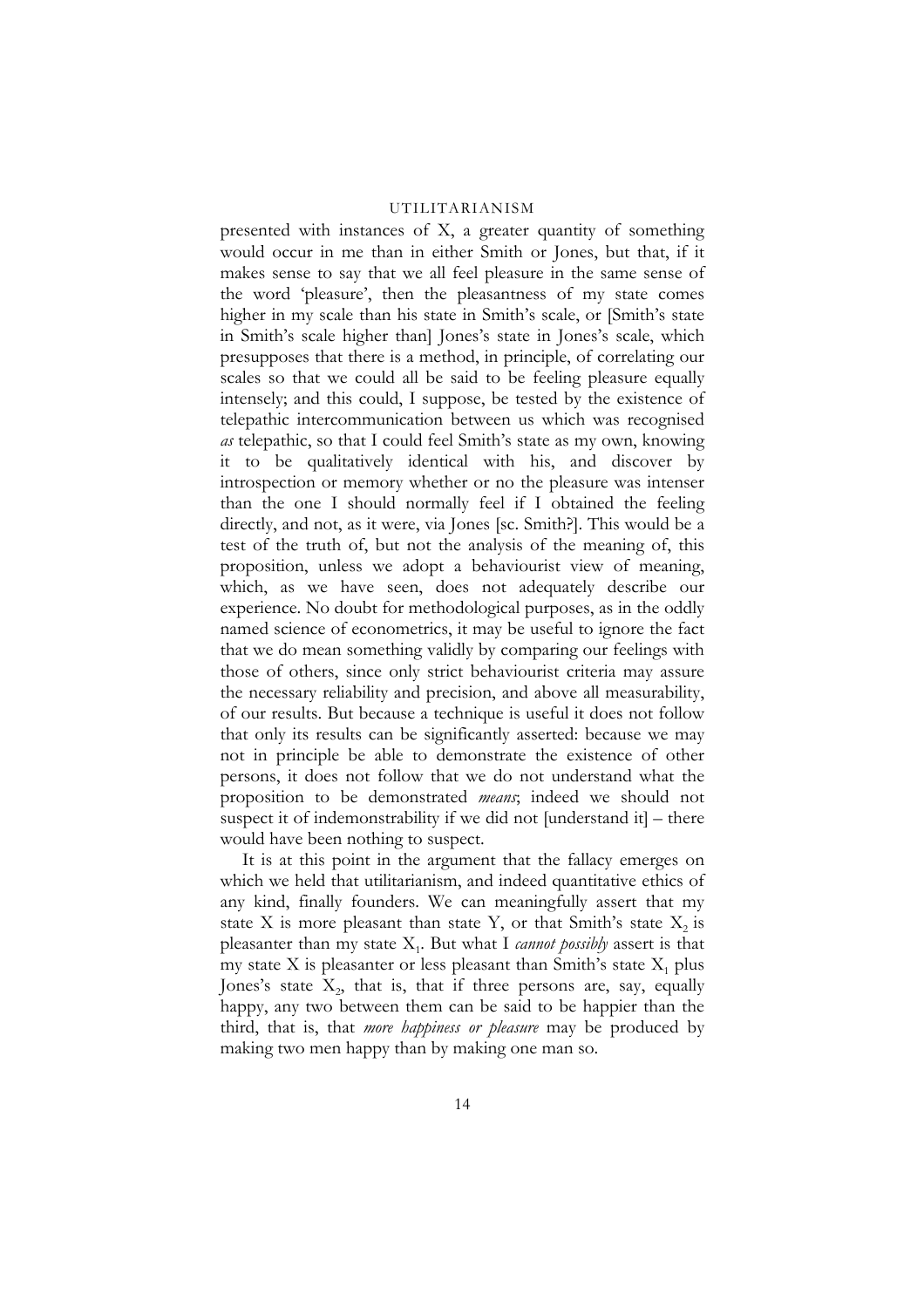This proposition does not need labouring: yet the admission of its truth robs the Greatest Happiness formula of such remnants of significance as may have seemed to remain after the previous analysis of it. I can arrange the qualities of the states of various persons' minds in a order by correlating them with as many single mathematical series; I can correlate the various series to a single common series; and if I believe that the proposition 'I prefer state X to state Y' either entails or is equivalent to the proposition 'X is pleasanter than Y' I can truly say that there is a sense in which an increase in the intensive magnitude of a certain quality A in X from  $A_1X$  to  $A_2X$  would make X equal to Y or greater than Y with respect to the quality A common to X and Y, where 'greater than' and 'equal to' would refer to the relative positions occupied by X and Y in a scale or series; but I cannot significantly deduce from this than there is an increment symbolised as  $A_2X - A_1X$  which, even if it cannot itself qualify anything, yet is abstractable in thought and therefore discussable and manipulable, that is, addable and subtractable, for that is what being an increment means. If that *is* what increment means, then another word must be chosen for differences of intensive magnitudes which makes clear that, although not identical with, it is more akin to, difference of specific quality in the same disjunctive set than to difference of parts of a conglomeration. And yet this proposition, which seems so self-evident on inspection, has been denied by philosophers who recognise the truth of the premisses from which it analytically follows. My clearest examples come from the works of McTaggart and Ross, and a more dubious one from those of Moore.

Thus McTaggart, in his *Studies in Hegelian Cosmology*, after giving the best and clearest account in English of this problem known to me, observes, in a passage doubtless familiar to everyone here, on p. 116, section 122:

If we have two pleasures of different intensities it is true, no doubt, that the excess of A over B is not *a* pleasure. For we cannot imagine that part of the intensity of A existing by itself. Its meaning depends on its being in combination with the rest of A's intensity. It would be meaningless to ask what the heat of an average June day would be like after the heat of an average December day had been subtracted from it. The remainder would cease to be what it had been, as soon as it was separated from the other part.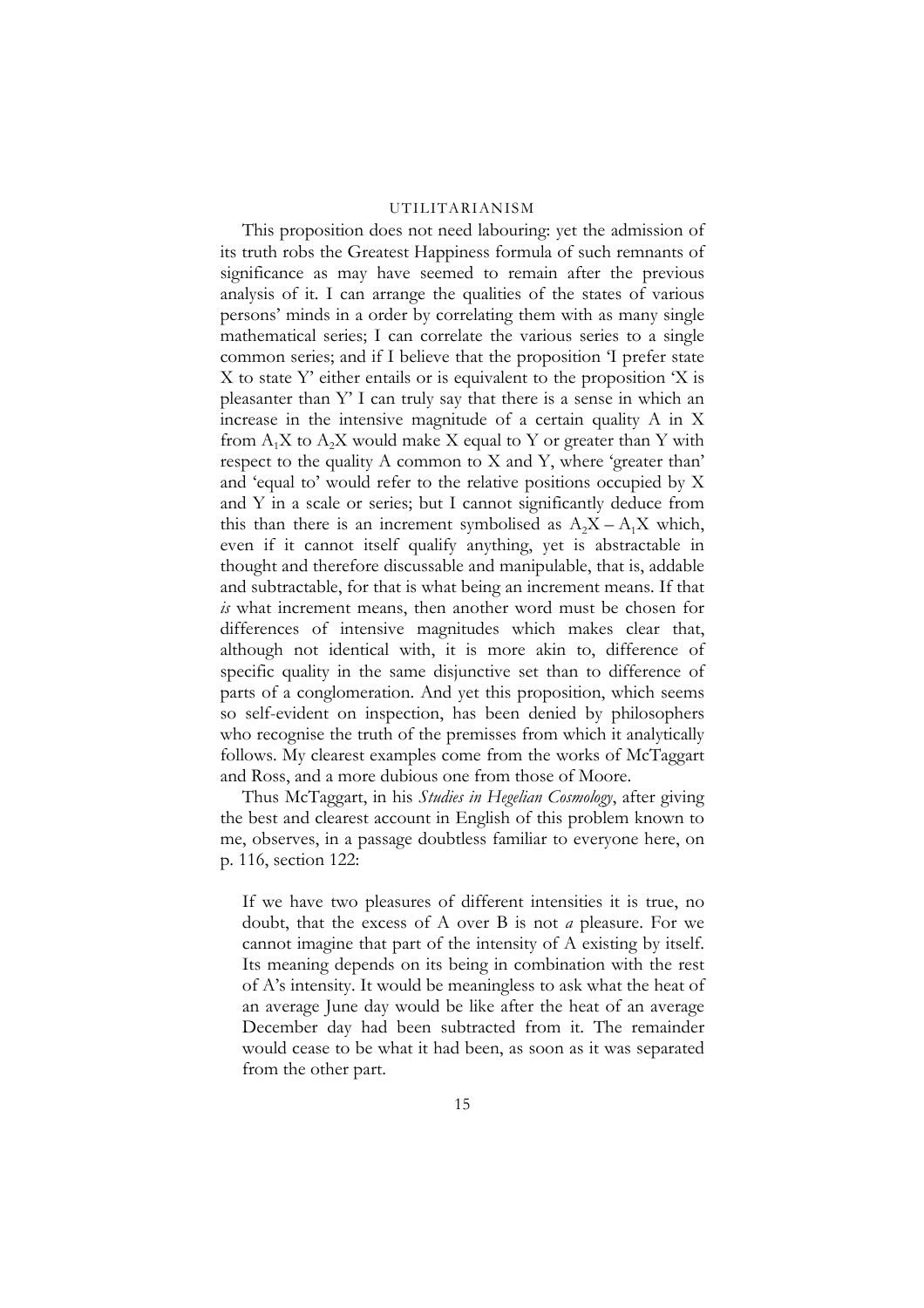McTaggart's meaning is clear, and so far it is identical with the point I have used: but the expressions '*part* of the intensity' and again 'remainder separated from the other part' are suspiciously ambiguous. In the next sentence he duly pays for this. It runs as follows:

But although the excess of A's intensity over B is not *a* pleasure, I submit that it is nevertheless, *pleasure*. Whatever has quantity must be homogeneous in respect of some quality, and is only quantitative in respect of that homogeneous quality. If therefore pleasure has an intensive quantity, then [this is the fatal step] each part of that quantity must be pleasure, including that part of which it is greater than another.

If then excess of A over B is pleasure, and a quantity, it must be capable of being brought into numerical relations with other quantities of pleasure. And thus, while it is true that we cannot imagine that excess as a separate pleasure, we can imagine a separate pleasure which shall be equal to that excess. If this is called C, then we shall be able to say that the pleasure in A is equal to the pleasure in B and C.

He goes on to say that he finds no difficulty in making such statements, and indeed has no hesitation in affirming that the pleasure he gets from a plate of turtle soup is more than twice the pleasure he gets from a plate of pea soup, or that the pleasure got from reading a new novel together with the pain of a hot walk to get it leaves a balance of pleasure greater than the pleasure from reading an old novel off his shelves; one may make errors in estimating the precise quantity of the increment, but one is liable to error in any such judgement; in principle we can and do make such judgements.

The fallacy ought by now to be fairly plain. McTaggart speaks of *parts* of intensive quantities, and of equality between them as implying equality of their parts. This is axiomatic of, because part of the definition of, extensive quantities; but is meaningless if applied to intensities, a word employed specifically in order *not* to imply that the quantities in question have *parts*. 'Equality' as a term is equally ambiguous: it entails divisibility in the case of *ex*tensities, but means something quite different, namely coincidence in a place in an ordered series, when used of intensities. McTaggart's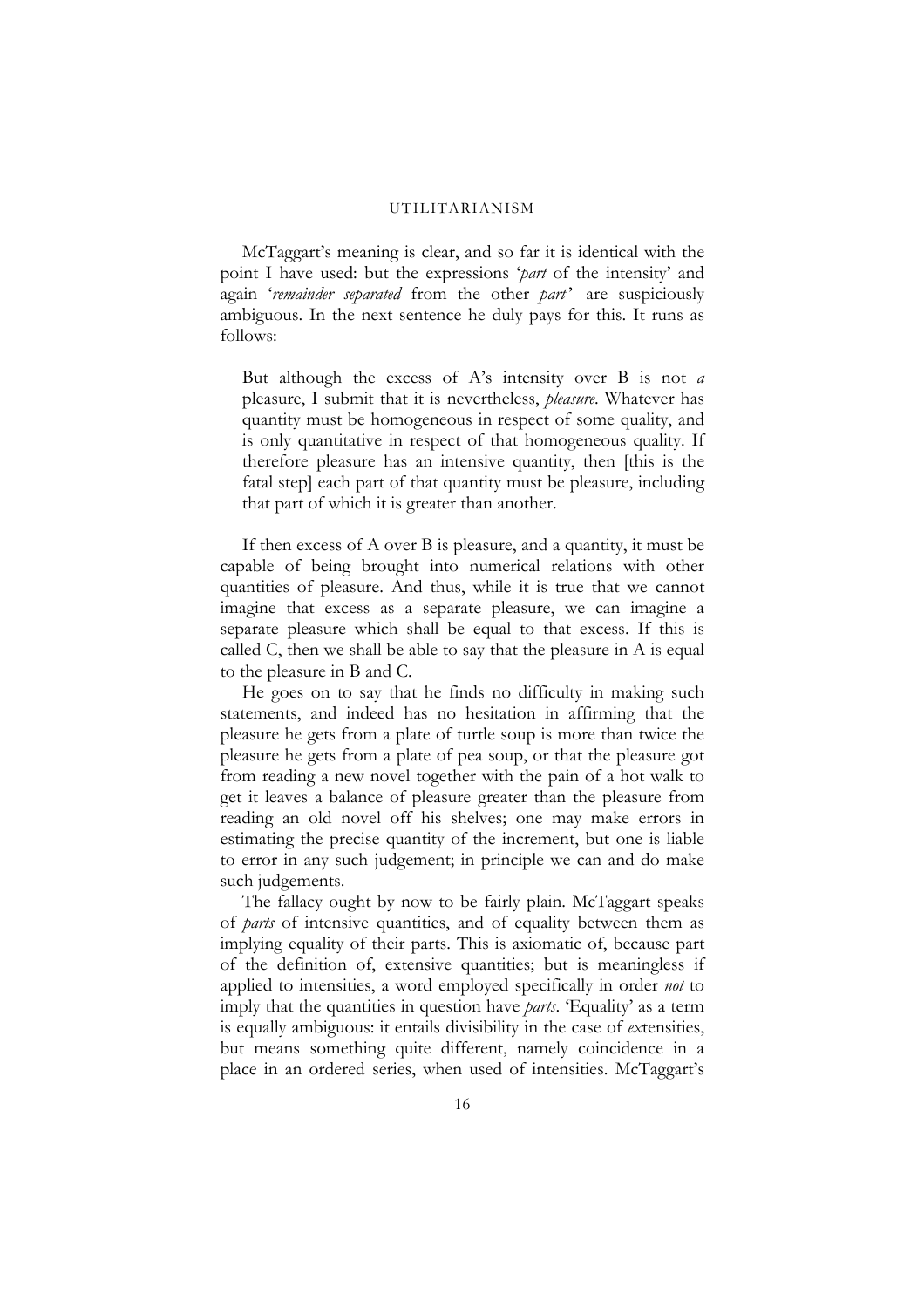really gross confusion is evidenced by his two examples: the first both looks *and is* paradoxical, and is meaningless when analysed; the second seems much more plausible, but that is because it is not really analogous. To say that turtle soup is more than twice as pleasurable as pea soup is, if it is literal, strictly nonsensical; and is so because the notion of a residue is inconceivable. To say that I would rather have the new novel and the walk rather than the old is, of course, intelligible, because I am comparing two sets of possible acts: each is regarded globally as a single whole; and they are then assigned by me to their ordinal positions in my calculus. I am *not* adding the pleasure from the new book to the pain of the walk: I am mentally putting together the imaginary experience of reading the book and the imaginary experience of walking to get it in a imagined time series, and considering how pleasant the state obtained as a result and at the end of these would be relatively to another imagined state. I am comparing the pleasantness of  $A + B$ with that of C, not the pleasantness of  $A +$  the pleasantness of B with the pleasantness of C. The non-parallelism of the two cases is glaringly evident. The fallacy consists in regarding what he himself refers to as the quantity in respect of a homogeneous quality as always definable as a collection of detachable parts. He denies this in one sentence only to reassert it in the next. His account as it stands is instructively self-contradictory.

Ross in his *The Right and The Good* repeats this even more bluntly. On p. 143 of that work, after saying that pleasures have the only characteristic that is necessary to comparability, viz. difference of intensity, he goes on thus:

If this is clear we may next argue that pleasures are commensurable i.e. that one pleasure may not only be more intense than another but may be, say, just twice as intense. This surely follows from our previous conclusion. For if one pleasure is more intense than another, it must have a definite amount of extra intensity. True (as is often pointed out), the difference between two pleasures is not a pleasure, as the difference between two lengths is a length. This is part of what we mean by distinguishing intensity from extension. But the difference between the intensity of two pleasures is an amount of intensity, and of course a definite amount. And this may be exactly equal to the intensity of the less pleasure; and if so the greater pleasure is just twice as great as the less.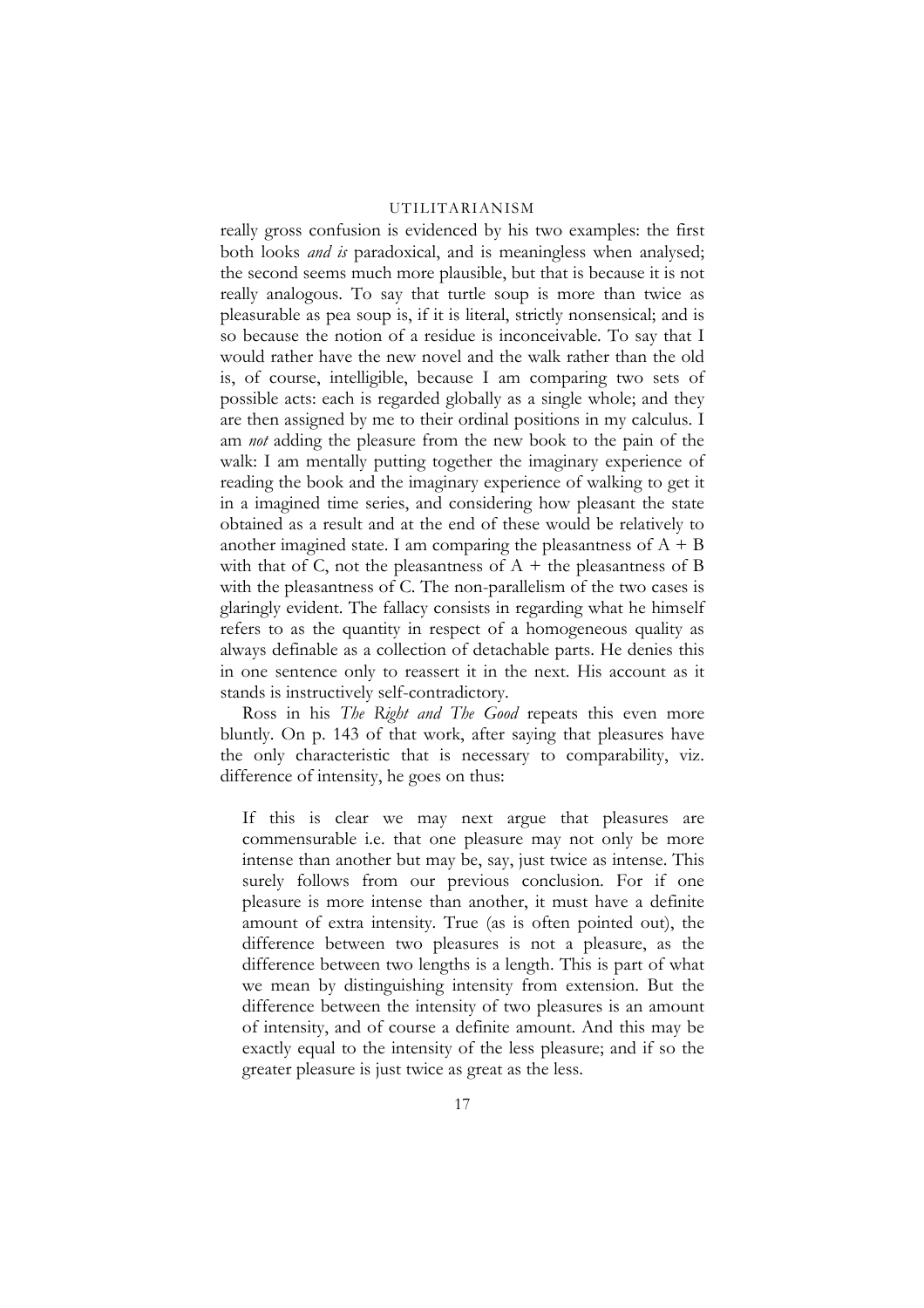What follows is nothing of the kind. This passage seems to me to be almost self-refuting: for what is '*an amount of intensity*' ? 'Pleasure', we say, is the name of the quality of an introspectible state; but what is an *intensity*? Surely the name of a particular relational property, of having a particular degree, that is, a place in a graduated scale. Relational properties cannot occur *in amounts* : to say this is to rob words of meaning. All that 'amount of intensity' can be in this passage is an elliptical way of saying 'amount of intensity of pleasure', that is, either 'degree of intensity of pleasure', which is not an amount of any sort, and cannot be twice or any multiple of anything; or else 'amount of pleasure' simply, that is, a pleasure of a certain magnitude, which Ross says *cannot* be the difference between pleasures. One degree cannot be twice another, even if the spatial distance covered by the pointer which registers it can. The contents of one beaker of water heated to the temperature of 40 per cent of a scale has not a degree of heat which equals the sum of the temperatures reached by the contents of two other beakers, each of which contains water heated to 20 per cent. 'Few people', says Ross on p. 144 of the same book, 'except those who are committed to hedonism would hesitate to say that an action of sublime heroism is many times as good a thing as some faint and passing shade of pleasure'; but if we are right, fewer still, be they never so much committed to hedonism, would on reflection hesitate to say that the above is not indeed false but meaningless. All that really follows from Ross's premisses, which seem quite correct, is that pleasures are somehow commensurable: but not in the way he indicates. If we enquire how this fallacy arises, the most plausible explanation is that it is due to the confusion of the behaviour of measuring rods or gauges with the character of that which is being measured.

The general nature of measurement is a difficult topic and I am not competent to embark on it. It will be sufficient to say that in order to obtain accurate results, that is, results expressible mathematically, we must correlate differences of quality with those of quantity. But correlation is not identification: the translation from one sphere into the other is a methodological desideratum, even if that is not all it is. Nobody now, except the most illiterate behaviourist writers, confounds what we mean by the word 'red' with what we mean by that number of light vibrations with which it is as a phenomenon correlatable. There is therefore no reference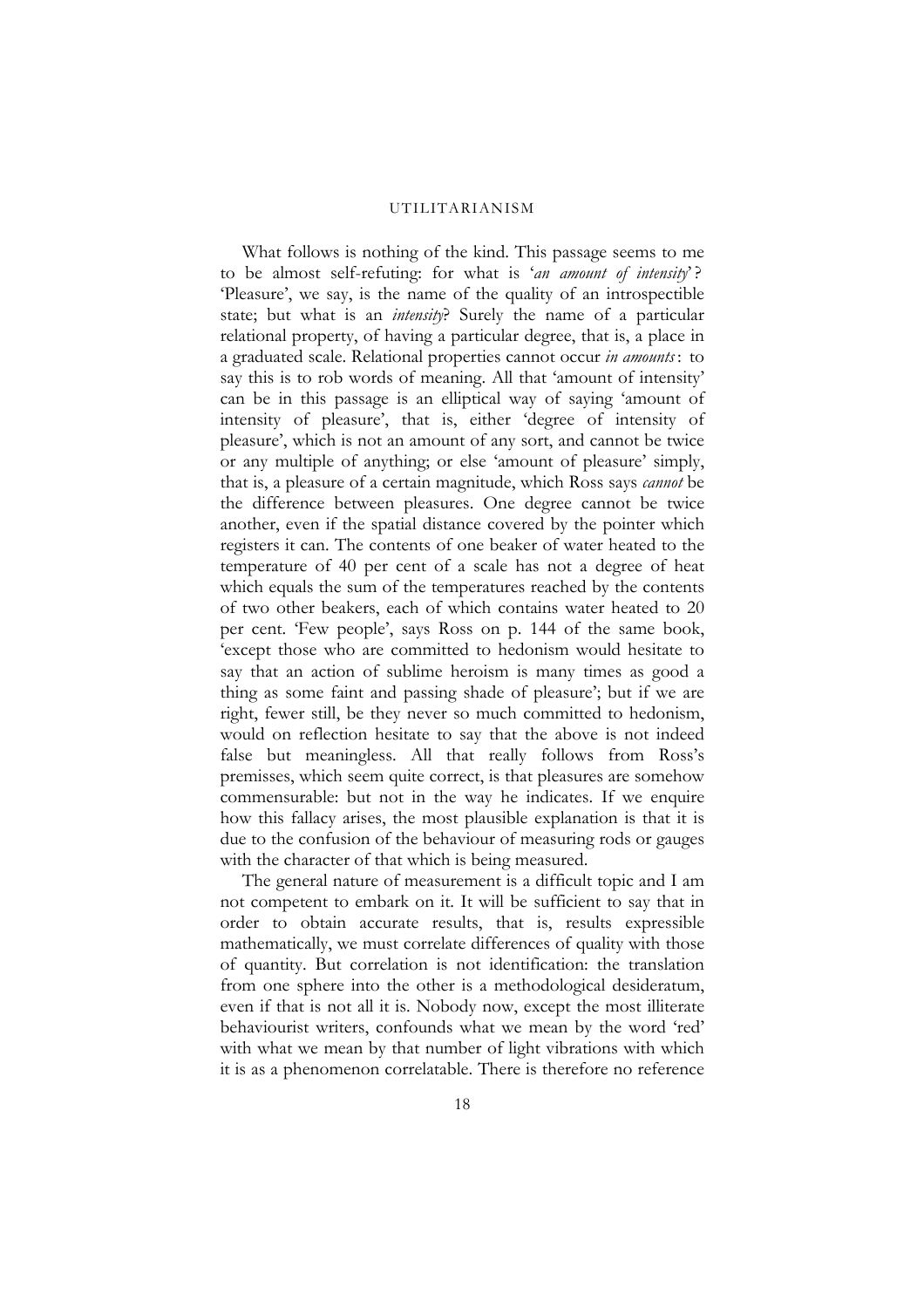to amounts of red, although we may speak of the amount of space coloured red, or of the degree of say, saturation of a specific hue of red. If a hedonometer were constructed – and there is at least in principle no reason why one should not be made – and if it correlates intensity of pleasure with some physical phenomenon, say the degree of blood pressure or the like, an amount which could be twice another amount would be the distance traversed by the pointer over the dial of the hedonometer. And as both the size of the unit and the zero-point might vary with types of instrument used, the so-called increment of one pleasure over another could be stated only by reference to the type of instrument used, and though itself as a datum absolute in magnitude, could be described only in terms of the readings of a particular type of hedonometer, which could be generalised by fixed transformation rules for translating this into readings of the other types. The quantitative statements, though symbolising something, could not symbolise amounts of the quality of felt or anticipated pleasure: the supposition that they would or could, which the amount-theory entails, is what vitiates the arguments of Ross and of McTaggart.

My third instance come from Professor Moore's *Principia Ethica* and refers not to pleasure but to what he there refers to as the goodness or the value of something. This is relevant because I take it that, whatever goodness or valuableness may be, if it possesses a dimension at all it is of the order of intensive and not extensive magnitude: to say that goodness has parts seems even more extraordinary than to say that pleasure has. Yet Moore appears to think not only of goods, but of goodness, as addable and subtractable. Thus on p. 28 of the book, in discussing intrinsic value in relation to what he proposes to call the principle of organic wholes, he says:

It is certain that a good thing may exist in such a relation to another good thing that the value of the whole thus formed is immensely greater than the sum of the values of the two good things. It is certain that a whole formed of a good thing and an indifferent thing may have immensely greater value than that good thing itself possesses. [And a few lines below:] Whether the addition of a bad thing to a good whole may increase the positive value of the whole or the addition of a bad thing to a bad whole may produce a whole having positive value may seem more doubtful: but it is at least possible. However we may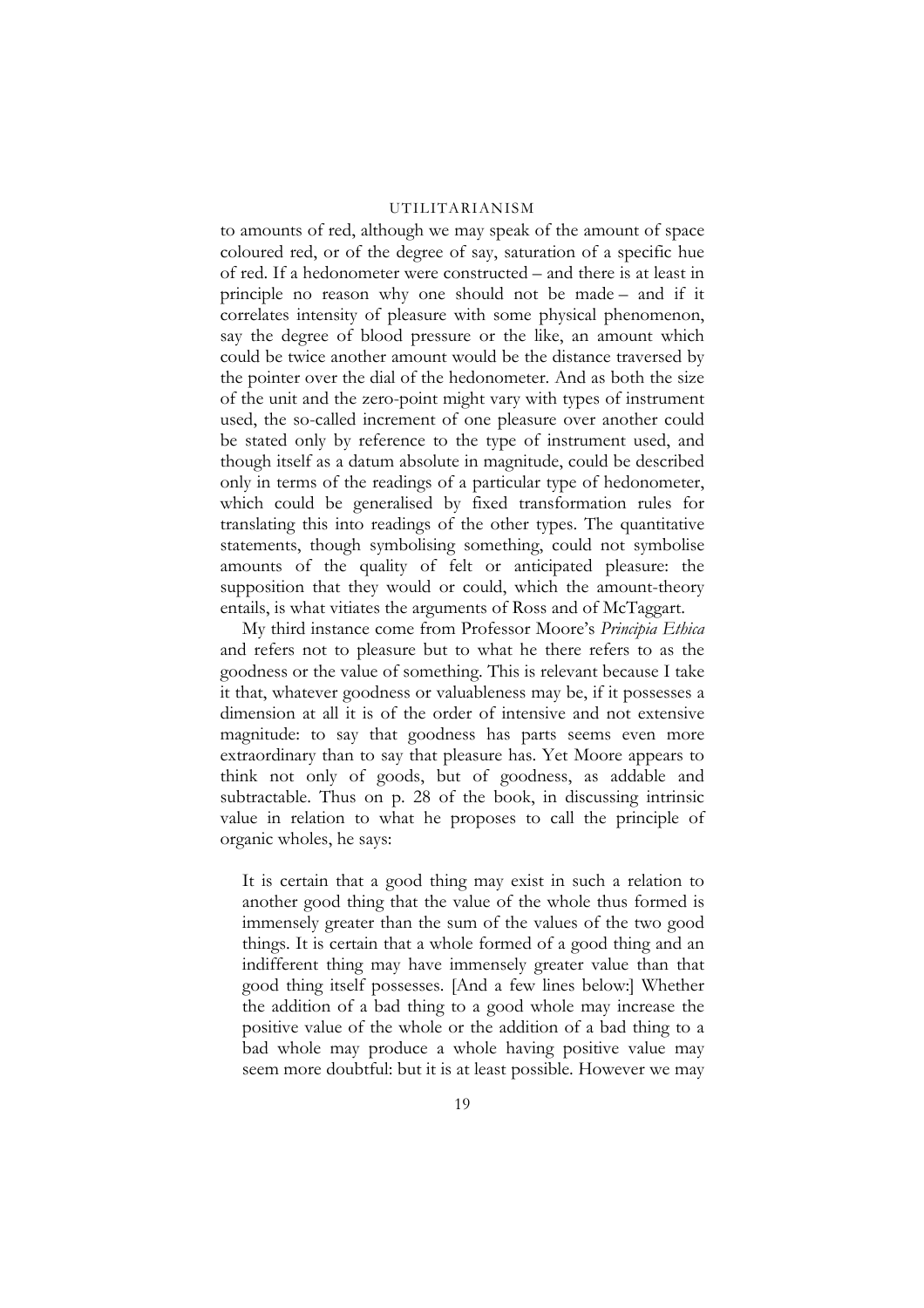decide particular questions the principle is clear. The value of a whole must not be assumed to be the same as the sum of the values of its parts.

It may seem very strange to accuse Professor Moore of all philosophers of the sin of ambiguity, and yet this is what we find we are compelled to do. For his last summarising statement may mean two entirely different things: either it means that the combination of two elements which in isolation possess certain values such that each occurs at a certain point of our valuation scale (which may or may not be subjective) itself as a complex possesses a value different from the value which either element would produce if combined not with the other, but with some *third* entity whose value in isolation is held to be equal to the value of the one which did in fact enter the complex. That is to say that the complex AB may have a value different from the value which would be possessed by a complex AC or AD, where C or D are each precisely as valuable as B; and it may in passing be noted that AC and AD need not even be complexes constituting a real whole, like AB, but be simply sets of externally related events. All that then follows is that knowledge of the values we ascribe to particular entities in isolation does not enable us to deduce the value which would belong to the complexes of which the entities are constituents. If this is what Moore means then he is very likely right, and the principle is true and important. But his proposition 'The value of a whole must not be assumed to be the same as the sum of the values of its parts' may also mean – indeed would naturally be taken to mean – something quite different, viz. that *values* themselves can be added into sums, that is, that not only goods have parts, but their goodnesses: that is, that we could actively add the *values* – whatever these may be analysed as, whether as qualities, relational properties or relations – and by this process we should, so it seems to be asserted, get a certain sum total, only, as a matter of fact, we should get the sum wrong if we did so, or rather the sum we should get would not be the answer to our question, because some other sum is. This entails the proposition that not only valuables but values are addables, but the result obtained by adding valuables cannot be translated into the sum obtained by adding the corresponding values. Values as addabilia are simply Ross's hypostatised intensities once again, and the fallacy on which the proposition rests is Ross's fallacy. To add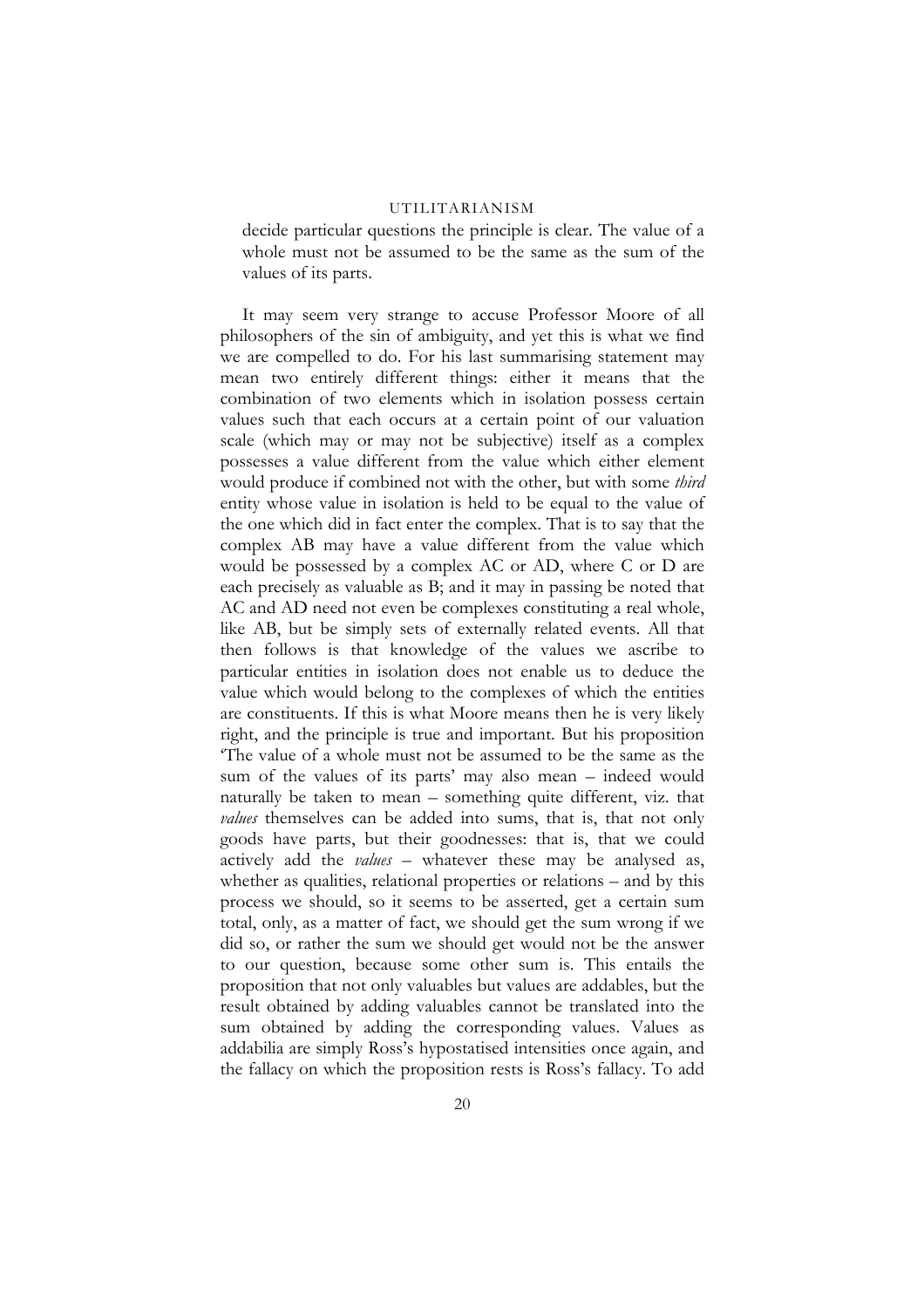the goodness of A to the goodness of B, whatever the word 'goodness' be analysed to mean, is an impossible process. The proposition that it would lead to this or that result is strictly nonsensical, since there is nothing of which it would conceivably be true or false.

I do not know if Professor Moore would agree to even the first interpretation of his statement, but it is the second which, if not he himself, yet many others have undoubtedly held – both taken his general thesis to imply, and have themselves held – with regard to value at large or pleasure in particular. If we are right in maintaining this view to be founded on a fallacy, then it follows that, since pleasure or goodness or happiness is not quantitative in the sense of having parts, we cannot significantly say in answer to our Fourth Question that if  $A > B > C$ , then  $A + B$  is a fortiori greater than C. But if this is so, then to say that a given course of action, in making more people happy than any other, *may* produce a greater sum of happiness than another is meaningless, for to say that if A is as happy as B and B as C, then the happiness of  $A + B$ is a greater sum of happiness than the happiness of C alone, is meaningless. For it is as if we were asked to compare the length of one building with the height which two other buildings possessed between them, without being allowed to conceive of them as one on top of the other, but only of their heights as being so: which means nothing at all. And this follows, whatever intensive magnitude we like to take: whether desires, or preferences, or approvals, or any state which can be intenser than another. It therefore cuts across the issue between naturalism and apriorism, subjectivism and objectivism, and applies equally whichever of these views we adopt. The expression 'greater happiness' or 'greater happiness than' can hold only either of the relations of one of my states or complexes of states to another belonging to me, or to the relation of my state to that of someone else. The relation in both cases is, if the ostensive meaning of the terms remains unaltered, transitive and asymmetrical. The terms are not terms *of* a before and after series, for if they were, no state could ever be said to *equal* another in intensity, since each term of the series is either before or after any other term, by definition. The particular psychical states about which the propositions are made are as it were *on* a series, correlated to it, in such a manner that absolute equality means absolute coincidence, absolute qualitative identity in respect of the relevant quality, and numerical difference of the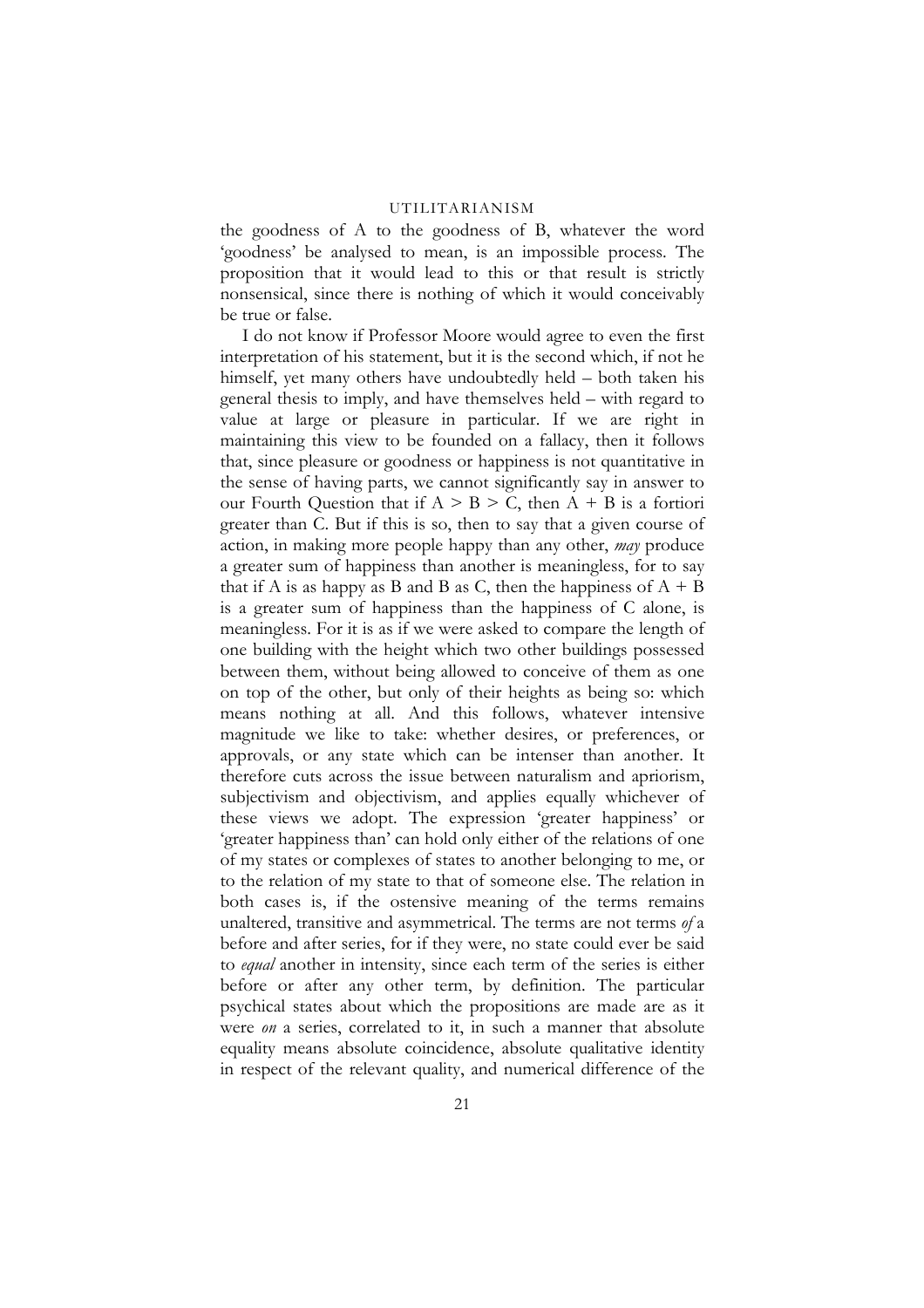particular states. In this respect intensive quantities are precisely analogous to qualities; and the same serial or dimensional order characterises them as that which characterises the members of certain disjunctive sets; the fundamental relation being similarity. The similarity I mean is resemblance proper, and not partial identity. The sense in which a specific shade of yellow and a specific shade of green are similar and given as such is not the derivative sense in which two patches coloured with an identical hue are said to resemble each other in both being coloured, that is, in being determinants of the same determinable.

#### *Digression*

Here I propose to introduce a short digression on the nature of propositions affirming such qualitative similarity, which is relevant is so far as the relation between one intensity of, say, pleasure and another seems to me to be fundamentally an ordinal relation between the terms of an infinite series, and to be therefore to a certain extent classifiable with ordinary qualitative series. To make this clearer: the question is, of what are we aware when we grade classes of pleasure in order of intensity? It seems to me that when I say yellow is more like green than blue,<sup>7</sup> where yellow, green and blue are not determinables but the determinate shades such as qualify particular sense data, those philosophers are right who say that this proposition is neither inductive nor analytic in any ordinary sense of the word. It is not inductive because further experiences can make no difference to the relation detected by me as holding between these three – if I may borrow an American term – given colour qualia which are, like Locke's simple ideas, not particulars, in that they are indefinitely repeatable, and not classnames, in that they are not determinables but ultimate determinates.

Those, consequently, who regard all propositions as either empirical or analytic are forced to say that, if my proposition is not about empirical particulars at particular dates and places, but genuinely general in intension, I *mean* by 'more like' certain relations of proximity, if not of bands in the spectrum or the frequency table of vibrations, then at least of somebody's

<span id="page-21-0"></span><sup>7</sup> This issue comes up in IB's 1937 published article, 'Induction and Hypothesis', which is why I tentatively assign the date *c.*1937 to the present paper.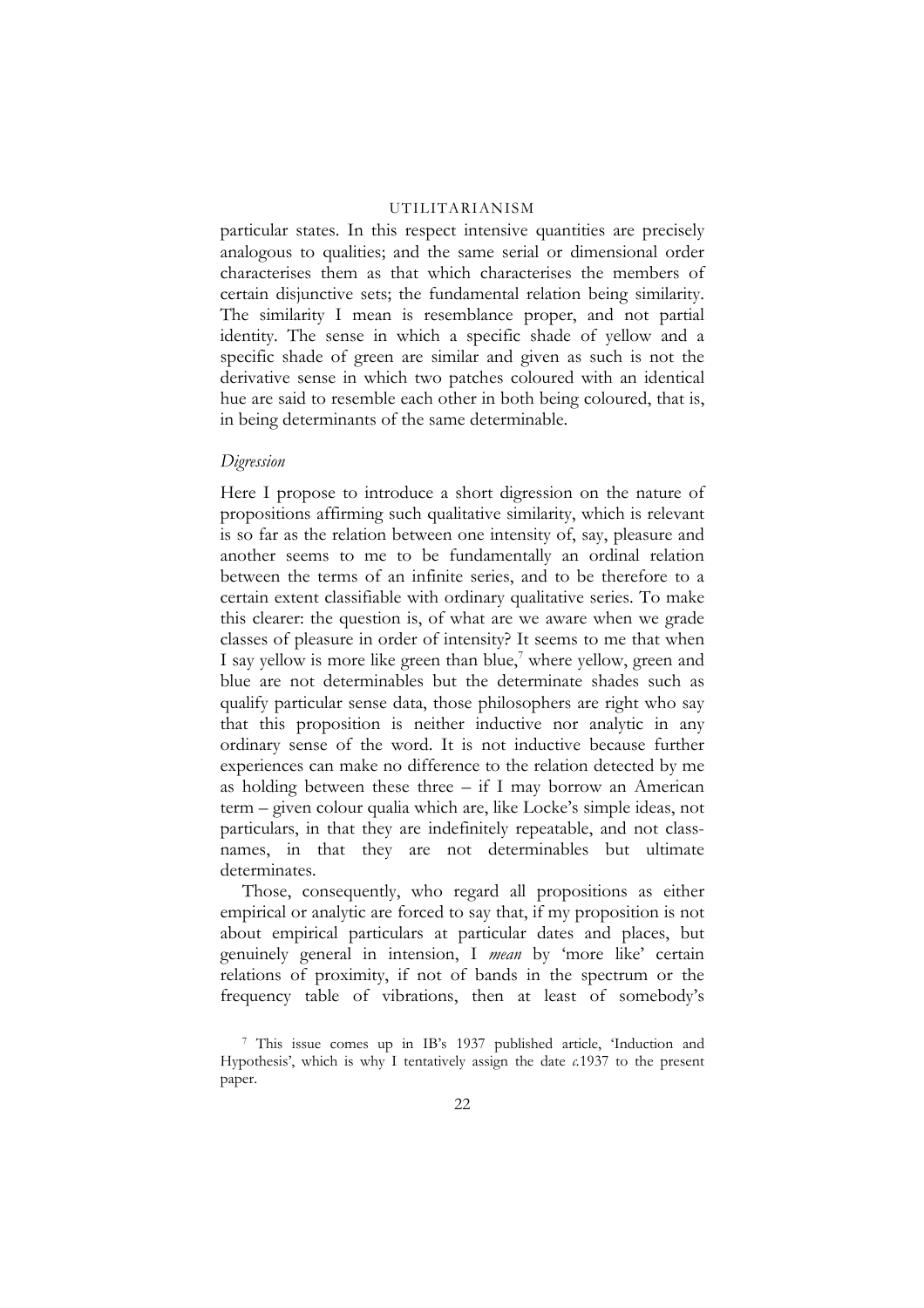particular colour atlas. If a certain shade of yellow is called No 17, a certain shade of green No 24, and of blue No 28, 'more like' merely reports this verifiable fact. It merely tells me how, if I do not know what these words mean in a language, I can discover their meaning by being referred to a number and looking it up in the atlas. To say, therefore, of the yellow quale that it is like the green quale in a certain specific way is no more than to say that it is the yellow it is, and the green the green it is. The relation is what Hume sometimes calls philosophical, a relation between words or symbols or other catalogue entries in the colour atlas.

But, I may ask, how is the colour atlas itself constructed? It may be constructed for some specific scientific purpose; the order of colours may be regulated by a one-to-one correspondence with the order of the relevant light waves. In which case the order will not be an order of graduated resemblance, that is, not the sort of colour atlas I refer to, if indeed I refer to one at all; and this because the only colour atlas I can be referring to must be such that in it the colours are arranged not arbitrarily but in a order dictated by something in themselves, that is, in some sense it must be a *map* of what I find in sensible reality. The relation between the numerical values assigned to the hues of such an atlas is not arbitrary but made to correspond with a real relation of greater or lesser similarity between qualia. The numbers record resemblance, which cannot to be defined in terms of them. In which case I can eliminate the map, and directly intuit the relation between the qualities of sense data – a relation which may best be described as the one which holds between the ribs of a coloured fan where the colours insensibly pass one into the other in a continuous series, such that were a gap to occur I could fill it in, as Hume observes, for the imagination, without having to have seen it in the external world. And judgements founded on such empirical intuition will be derived from experience, be a priori, and, as it seems to me, synthetic.

I am far from clear or happy about this, but it seems to me evident that we are continually making such intuitively certain judgements about the characteristics of the sensible world, and could not be acquainted with anything at all if we did not. The method is usually called intuitive induction, and seems to me to precisely the same as that employed in comparing or verifying intensities of pleasure or of pain. The qualia which constitute the pleasure–pain series have no specific names, but neither have the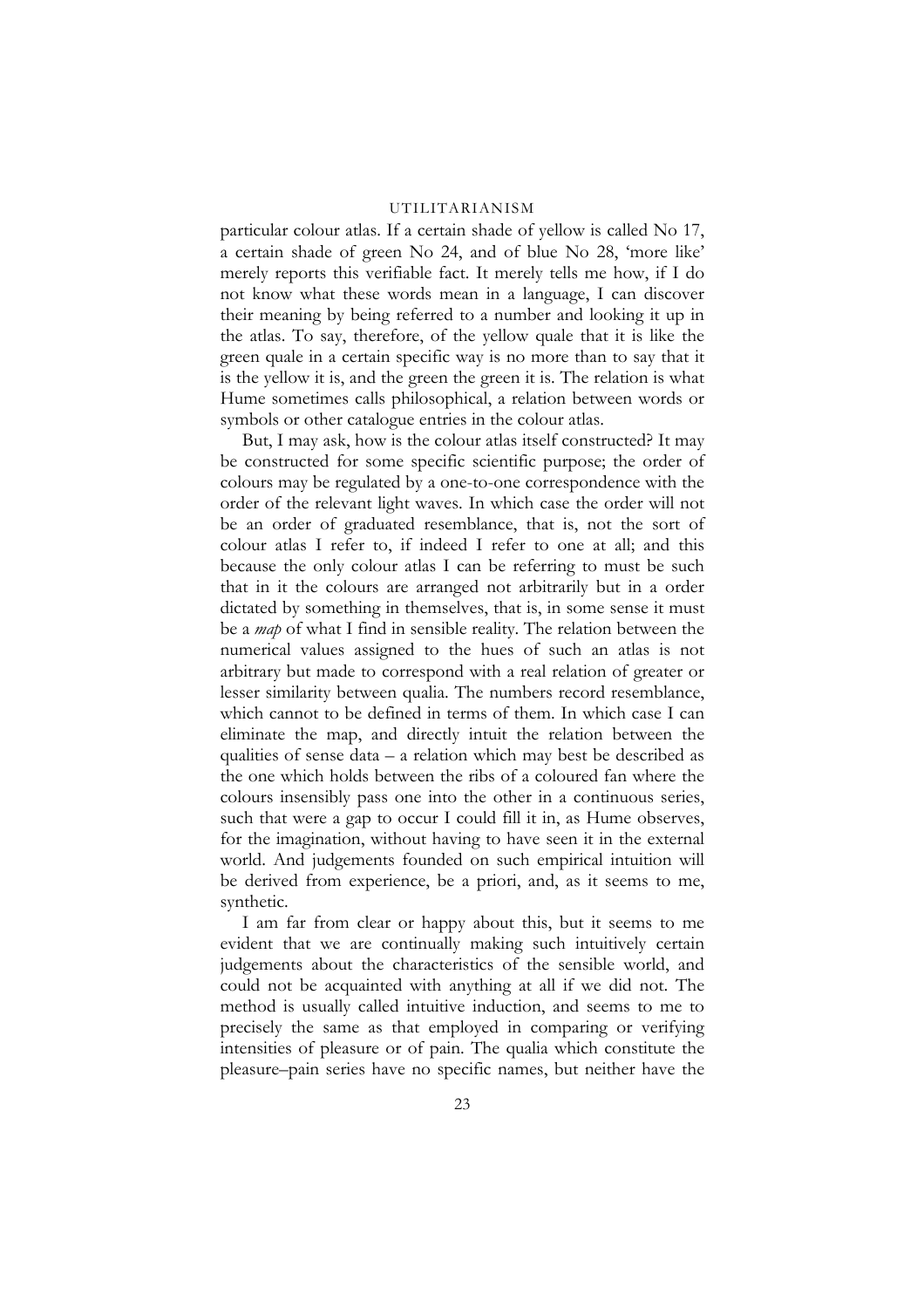absolutely determinate visual or tactile qualia with which we are acquainted and which we recognise by direct acquaintance as repeated in each new manifestation. If Hume were right about resemblance as a philosophical, that is, verbal, relation it is difficult to see how any synthetic proposition could even be constructed. All comparison, abstraction, recollection presupposes acquaintance with this fundamental category – called by Carnap, I think, *Teilächlichkeitserinnerung* – which characterises the primary data from which we start. It is this faculty of intuiting the difference of structure between intensity and extension that enables me to assert that pleasure belongs to one category rather than the other. This assertion itself seems to me neither analytic in the sense that it follows from arbitrary definitions, not empirical in the sense that further experience can modify it or have any bearing whatever on it.

If this is so, if, that is, the question 'Is X happier or better or more intensely desired or approved of than Y and Z?' is a meaningless question because the qualities are not addable, nor are they intensive quantities, and to speak of sums or increments or residues in this connection is meaningless, what becomes of the greatest happiness principle? Or of any ethical theory, for that matter, which entails that characteristics are addable in any fashion? Unfortunately we cannot leave the matter like that. When we say that more general happiness will be created if we spend our money on supporting scientific research or rescuing victims of persecution or giving presents to our friends than by putting it in stockings or presenting millionaires with cheques for  $f_{2,0}$  even by making a thousand people happier than one, we may be speaking loosely, and philosophers may be misled by our usage, but we undoubtedly mean something, and it is important, if we are not to be misled further, to know what it is that we do mean. If we substitute for happiness the even vaguer concept of welfare we are enabled to speak of social progress: and this looks like entailing the commensurability of whole clumps of characteristics each of which belongs to some particular individual person. And although such concepts as welfare or progress are very unclear, and may even on a pessimistic view be illusory in the sense that they have no application in human history, we are not prepared to consider them meaningless or self-contradictory. But if such expressions meant literally what they said, we should have to begin a Kantian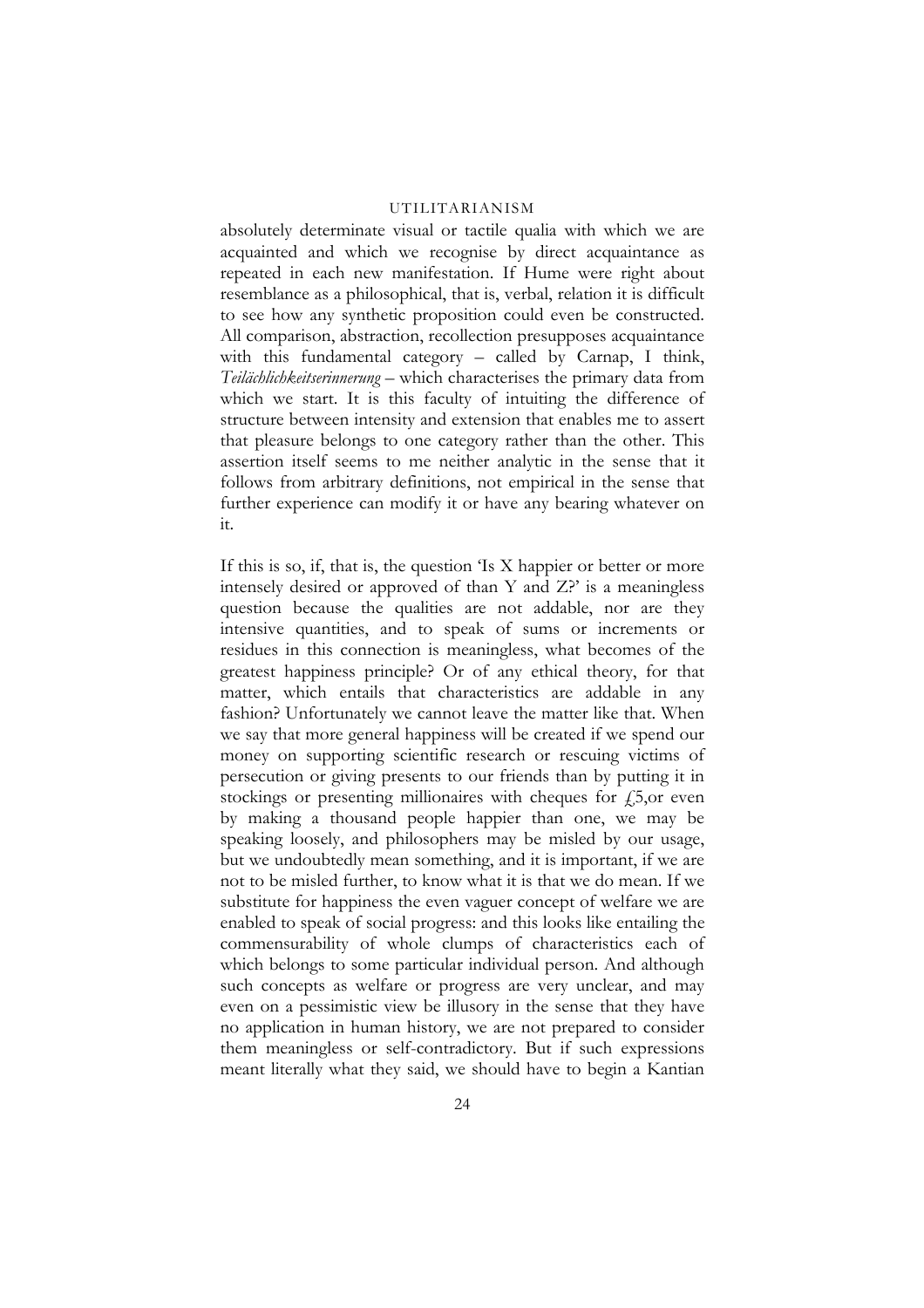deduction of the category of the amount of happiness or of welfare to see what else must be presupposed in order that these curious types of fact should exist, as we should hold they did exist. But no category of the meaningless is possible, and so some interpretation other than the literal one must be sought.

I confess I do not know what the right answer is; but I provisionally suggest the following. Whenever we speak of whole groups or societies as being happier or more satisfied or more progressive than they were, or than some other society is or was, we do not mean that in one there are more individuals who are each above zero point (irrespective of distance from zero) in respect of the characteristic which we are ascribing in unequal degrees to the two societies; for we should not naturally say that a community of a hundred of which all the members are just happy enough to continue to live rather than commit suicide was happier than one of fifty whose members each led reasonably contented and interesting lives. What we should wish to say is, I think, that the happier society is so called in virtue of the fact that an average member of it is, between the dates of which the proposition holds, happier or more satisfied than he either was or would have been before in the same society, which, ex hypothesi, used to be less happy in the past, or else would have been in some other past or present society. And the relative intensity of happiness, whether momentary or over a length of time, is verifiable by memory or by introspection or, in ideal cases, by telepathy, as the case may be. I am not quite sure how to analyse the descriptive phase 'average member'; the one analysis which may be ruled out as nonsensical is in terms of total happiness divided by number of persons. The sort of analysis wanted is, I think, into a fictitious type-character constructed out of the largest number of characteristics common to the actual members and lacking in any characteristics incompatible with these.

If we say that we ought to promote, or that it would be good to promote, greater social happiness, and that this act will do so best, we do not mean that more wants will be satisfied by it regardless of their individual intensities, each want to count for one and for no more than one, although the virtual unverifiability of intensity may lead to the disregard of intensity in practice by administrators or social scientists. What we mean is that as a result of the act the community would possess a certain quasi-dispositional characteristic in a greater degree, the characteristic being one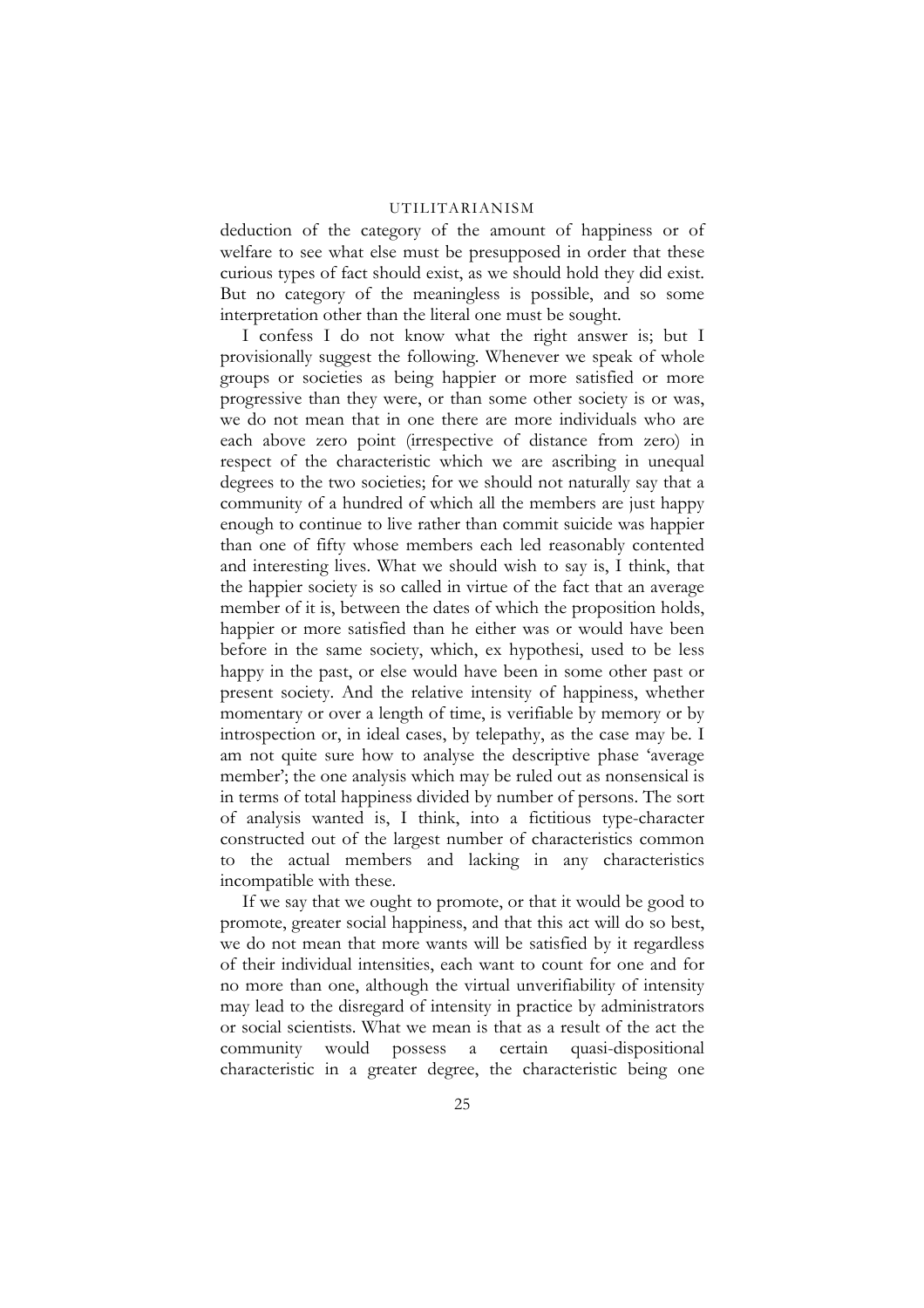which we think good, or approve, or approve of approving, in this case happiness. This it certainly could not be said to possess unless the average individual in the society would be made happier by this than by any other arrangement. This at least is entailed; but possibly we mean more than this. Possibly we also may wish to denote a collective, gestalt quality which societies possess, such as harmoniousness or stability, which qualifies social wholes but not necessarily any parts of them. Needless to say we need mean no more by 'wholes' than complex hierarchies of logical constructions out of the events which constitute the lives of the individual members of the society, and such gestalt qualities, if there be any, as quantify any conjunction of them.

I am not at all sure that this is what we do mean, and feel particularly uncertain about the concept of the average individual, which seems central to this thesis. But if even approximately correct it does at any rate enable us to grade whole communities in scale of preference, not irrationally but in virtue of specifiable characteristics of which some qualify societies only in the sense that they qualify individual men and women, and some qualify the wholes themselves in a more direct fashion. I feel particularly doubtful about this latter point; but even if it be ignored, verification and induction become possible, and utilitarianism, whether ideal or hedonistic, thus clarified, whether its central proposition is analytic or synthetic, becomes tenable.

This result will disappoint only those who hoped to find in utilitarianism a theory which permitted, at least in principle, verification by exact measurement; of which only extensive magnitudes are capable. Such a hope rests on a false belief; it is no kind of answer because the question is an improper question; and as long as it goes on being asked among ethical philosophers, inevitable confusions will vitiate their enquiries.

In conclusion I should like to say that I feel far more certain of the absurdity of the view which I attack and of the need to attack it than of the correctness of the solution which I end by offering. It will seem very tentative and unexciting by comparison with the more forcible solutions of such an outstanding problem as the proper method of ethics. But there is no a priori reason why we should expect the truth, when found, to be dramatic:<sup>8</sup> and it

<span id="page-25-0"></span><sup>8</sup> This version of C. I. Lewis's dictum may give a *terminus ante quem* of *c.*1937 for its original utterance.